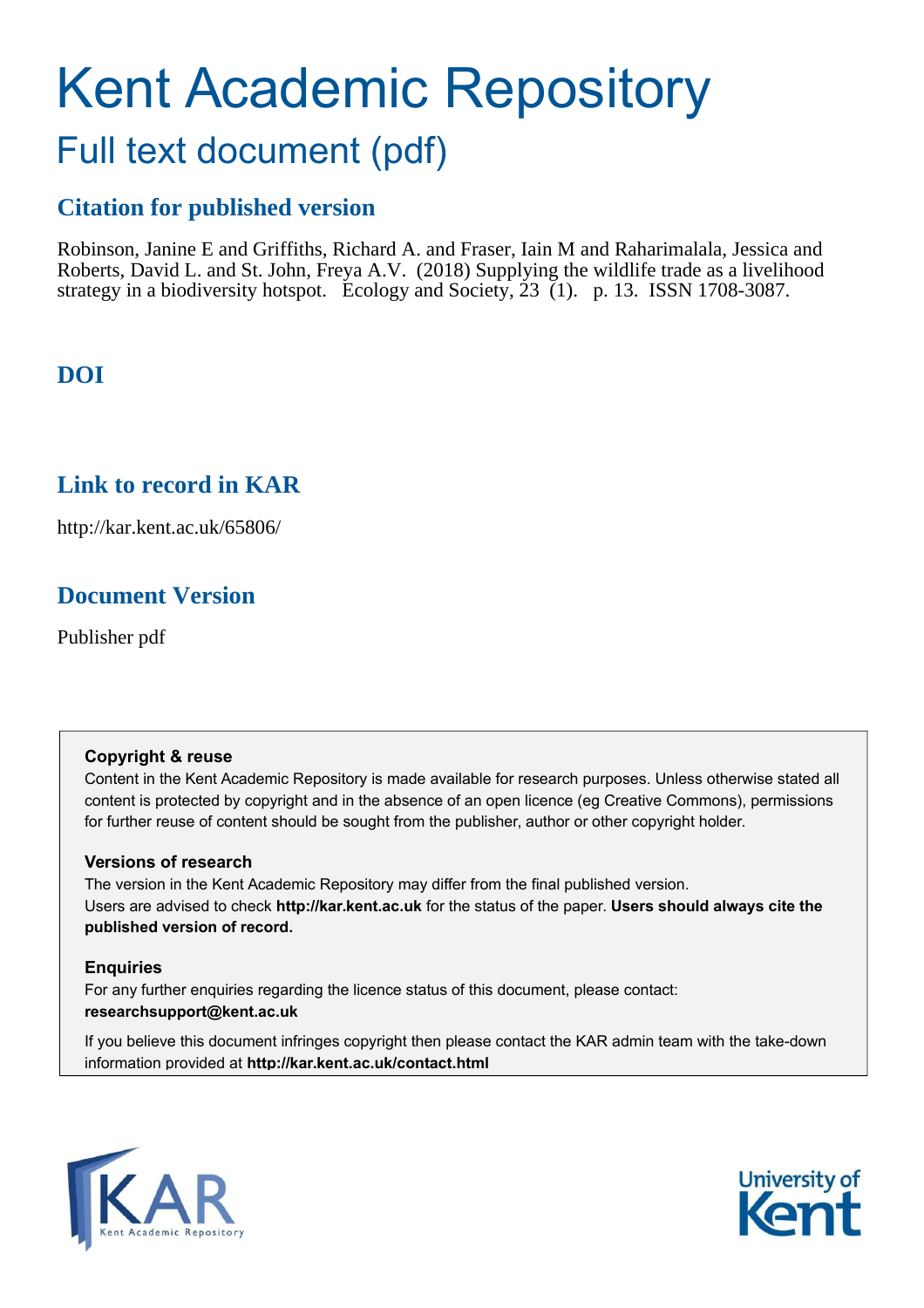*Research*

# **Supplying the wildlife trade as a livelihood strategy in a biodiversity hotspot**

[Janine E. Robinson](mailto:janine.robinson82@gmail.com)<sup>1</sup>, [Richard A. Griffiths](mailto:R.A.Griffiths@kent.ac.uk)<sup>1</sup>, [Iain M. Fraser](mailto:I.M.Fraser@kent.ac.uk)<sup>2,3</sup>, [Jessica Raharimalala](mailto:jessicar@mvoakajy.mg)<sup>4</sup>, [David L. Roberts](mailto:D.L.Roberts@kent.ac.uk)<sup>1</sup> and [Freya A. V. St. John](mailto:f.stjohn@bangor.ac.uk)<sup>1,5</sup>

ABSTRACT. Much of the global wildlife trade is sourced from biodiversity-rich developing countries. These often have high levels of poverty and habitat loss, particularly in rural areas where many depend on natural resources. However, wildlife collection may incentivize local people to conserve habitats that support their livelihoods. Here we examined the contribution of the commercial collection of live animals to rural livelihoods in Madagascar, one of the world's most important biodiversity hotspots. Using questionnaires, we investigated the prevalence, profitability relative to other livelihood activities, and local importance of the trade, and its capacity to provide incentives for conservation. Thirteen percent of households were engaged in live animal collection in the study area (~5% trapped reptiles and amphibians and the remainder trapped invertebrates). This formed part of a diverse livelihood strategy, and was more profitable than other activities (in terms of returns per unit of effort), with median earnings of ~US\$100 per season (~25% of Gross National Income per year). However, trapping was part-time, usually undertaken by poorer members of the community, and often perceived as opportunistic, risky, and financially unreliable. Further, trappers and nontrappers held similar perceptions regarding conservation, suggesting wildlife trade currently does not incentivize enhanced stewardship of traded species and their habitats. Our study brings together a range of methodologies to present the most comprehensive insights into livelihoods and conservation in poor rural communities involved in the commercial collection of live animals to supply international trade. This improved understanding of the wider socioeconomic dimensions of wildlife trade can inform policy and management interventions for both the threats and opportunities associated with global trade in biodiversity both in Madagascar and more generally.

Key Words: *amphibians; CBD; CITES; conservation; livelihoods; Madagascar; reptiles*

#### **INTRODUCTION**

Millions of animals, plants, and their products, are traded annually, both legally and illegally, to supply domestic and international markets (Broad et al. 2003). Much of this trade occurs in biodiversity-rich developing countries where people depend on natural resources (Robinson and Redford 1991), and where sustainable and legal use of wildlife can support livelihoods (Roe et al. 2002). Indeed, international agreements such as The Convention on Biological Diversity (CBD) promotes sustainable use of biological diversity and recognizes rights of people to benefit from their use (CBD 2014). However, unsustainable and illegal wildlife trade threatens wildlife populations (Kenney et al. 1995), has detrimental environmental and health related impacts (Vitousek et al. 1996, Karesh et al. 2005), and in some cases has become highly militarized threatening human security (Duffy et al. 2015).

A key framework regulating international wildlife trade is The Convention on International Trade in Endangered Species (CITES), a global agreement aiming to ensure wildlife trade is sustainable (CITES 2016). Species are listed on appendices offering varying levels of protection, with trade regulated and monitored via a permitting system. However, capacity and resources to implement and enforce CITES is often inadequate (Rosen and Smith 2010, Bennett 2011) and enforcement alone can be problematic (Cooney and Jepson 2006, Challender and MacMillan 2014). Consequently, conservationists advocate alternative strategies to regulate wildlife trade including incentivizing local communities, demand mitigation, and examining sustainable off-take mechanisms, e.g., wildlife farming (Challender and MacMillan 2014, Roe et al. 2015). Incentivebased programs, such as integrated conservation and

development programs and payments for ecosystem services, aim to reconcile conservation and development so that mutual benefits can be realized (Spiteri and Nepalz 2006). Where local stakeholders benefit directly from a resource, they may have an incentive to protect it, leading to environmental stewardship (Salafsky and Wollenberg 2000). Although sustainable and wellmanaged extractive use of resources can deliver positive livelihood outcomes and promote incentives for conservation (Gordon and Ayiemba 2003, Hutton and Leader-Williams 2003), many projects have not realized their goals (Kusters et al. 2006, Lybbert et al. 2011).

Clearly, when addressing the incentives and motivations of different actors involved in wildlife trade, it is important to engage local communities (Roe et al. 2015, Duffy et al. 2016). A thorough understanding of the social and economic dimensions of wildlife trade supply chains allows evaluation of who will be affected (and by how much) by policy and management interventions aiming to regulate trade, and informs conservation interventions. Additionally, socioeconomic characteristics of target communities have been shown to impact the success of conservation projects (Chukwuone 2009). Although previous studies have sought to understand socioeconomic determinants of bushmeat trade and wild food consumption in rural areas (Fa et al. 2002, de Merode et al. 2004, Coad et al. 2010, Kümpel et al. 2010, Schulte-Herbruggen et al. 2013), few have explored livelihoods associated with commercial supply of wildlife in exporting countries to supply the exotic pet trade (but see Gordon and Ayiemba 2003, Rabemananjara et al. 2008, Jepson et al. 2011), particularly at the harvesting stage where people arguably have the most direct impact on natural resources. This may seem far removed from retail outlets in consumer countries where discussions frequently

<sup>&</sup>lt;sup>1</sup>Durrell Institute of Conservation and Ecology, School of Anthropology and Conservation, University of Kent, <sup>2</sup>School of Economics, University of Kent, <sup>3</sup>Department of Economics and Finance, La Trobe University, <sup>4</sup>Madagasikara Voakajy, <sup>5</sup>School of Environment, Natural Resources and Geography, Bangor University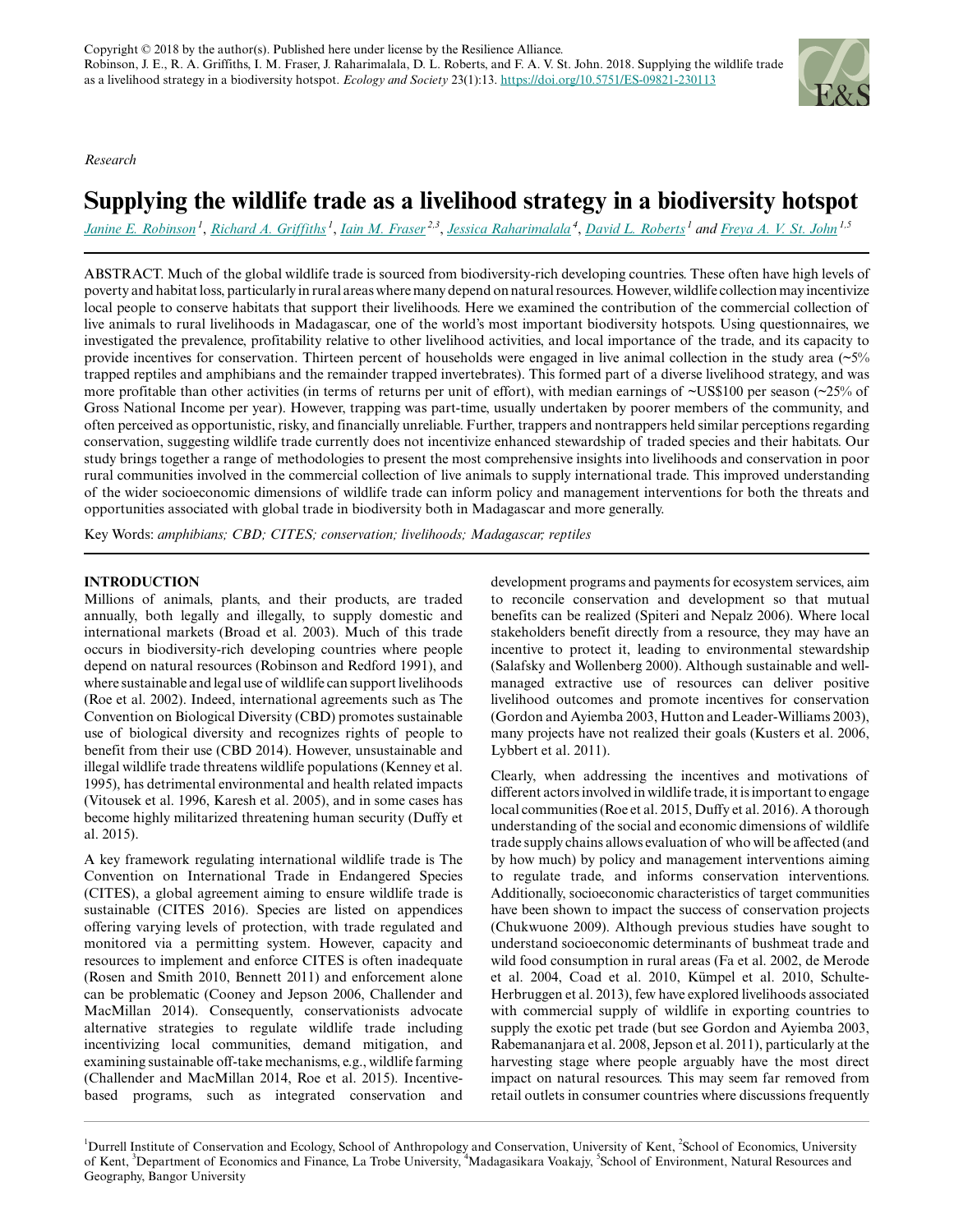focus on animal health, welfare, and ecological consequences of trade (Chomel et al. 2007, Carrete and Tella 2008, Baker et al. 2013) and little is known about the livelihoods of those involved in collection.

Madagascar is a biodiversity hotspot with high concentrations of endemic species (Myers et al. 2000), and is one of the poorest countries in the world, with a Human Development Index of 0.520 (ranked 154 of 185 countries; UNDP 2015). Madagascar has lost much of its original forest with slash and burn agriculture, along with fuelwood cutting representing the most significant threats to its biodiversity (Harper et al. 2007). Madagascar has a rich wildlife trade, particularly reptiles and amphibians, which are exported live to supply international herpetofauna markets (Carpenter and Robson 2008). It was the dominant exporting country of the world's chameleon trade in the early 1990s, with a global market share of ~40%, and its trade in golden mantella frogs (*Mantella aurantiaca*) peaked at ~32,000 individuals in 1998 (Rabemananjara et al. 2008). Despite the trade decreasing since the 1990s (Carpenter et al. 2004, Rabemananjara et al. 2008), Madagascar remains one of the largest global exporters of live CITES-listed amphibians (UNEP-WCMC 2018) and exports 2.5% of the global commercial trade in live CITES Appendix II reptiles (Robinson et al. 2015). Madagascar joined CITES in 1975, and has export quotas for a number of species permitted in trade.

Using Madagascar as a case study, we analyzed the contribution of legal live animal collection to rural livelihoods in villages at the source of the trade to understand the local value and importance of this activity. We estimate the proportion of households engaged in wildlife collection; determine how it contributes to the livelihood portfolio; compare its profitability to other livelihoods; and investigate the perceptions of trappers and nontrappers toward traded and nontraded animals to explore the potential for trade to act as an incentive for conservation. Given the global importance of Madagascar's herpetofauna and its popularity in international markets, we provide some focus on reptiles and amphibians as a traded commodity. To our knowledge, this is the first study providing a detailed analysis of the relative importance of the collection of live animals supplying the pet trade, to the livelihoods of rural people.

#### **METHODS**

#### **Study area**

Our research was conducted in the Moramanga district of the Alaotra-Mangoro region of Madagascar (Fig. 1). Moramanga is located on a plateau between the central highlands (and the capital city Antananarivo), and the east coast. The district is subdivided into several communes, each representing a collection of villages, mostly rural except for the Moramanga urban center. The wildlife supply chain consists of exporters, middlemen, and local collectors (Rabemananjara et al. 2008, Robinson 2016). Preliminary interviews with government authorities, nongovernmental organizations, exporters, and intermediaries along the wildlife trade supply chain suggested Moramanga to be a hub for wildlife collection and trade. This is likely due to its proximity to Antananarivo (where most wildlife exporters are situated) and its position relative to the national road and biodiverse eastern rainforests.

**Fig. 1**. Moramanga district and study communes. Inset: position of Moramanga district in Madagascar.



#### **Sampling**

Moramanga town Main road RN2 Other roads

Protected areas Communes Study communes

 $\overline{20}$ 

 $10$ 

 $\nabla / \sqrt{2}$ 

We used two sampling approaches: systematic household sampling in villages identified as having trappers; and snowball sampling of households involved in trapping reptiles and amphibians specifically because a priori, trapping households were considered hard to identify and rare. We used the systematic household sample to estimate the prevalence of wildlife collectors in the study area and collect detailed information on livelihood strategies. We used the snowball sample to maximize the number of reptile and amphibian trapping households in order to collect detailed information on this activity. Two questionnaires were used: a household questionnaire completed by all respondents; and a detailed trapper questionnaire completed by reptile and amphibian trappers (in addition to the household questionnaire).

#### **Systematic household sample**

Trapping is prohibited within protected areas and our study focused on legal collection of wildlife for trade, therefore we constrained research to villages outside of protected areas. Based on preliminary interviews, five rural communes (excluding Moramanga urban center) were identified as trapping areas. For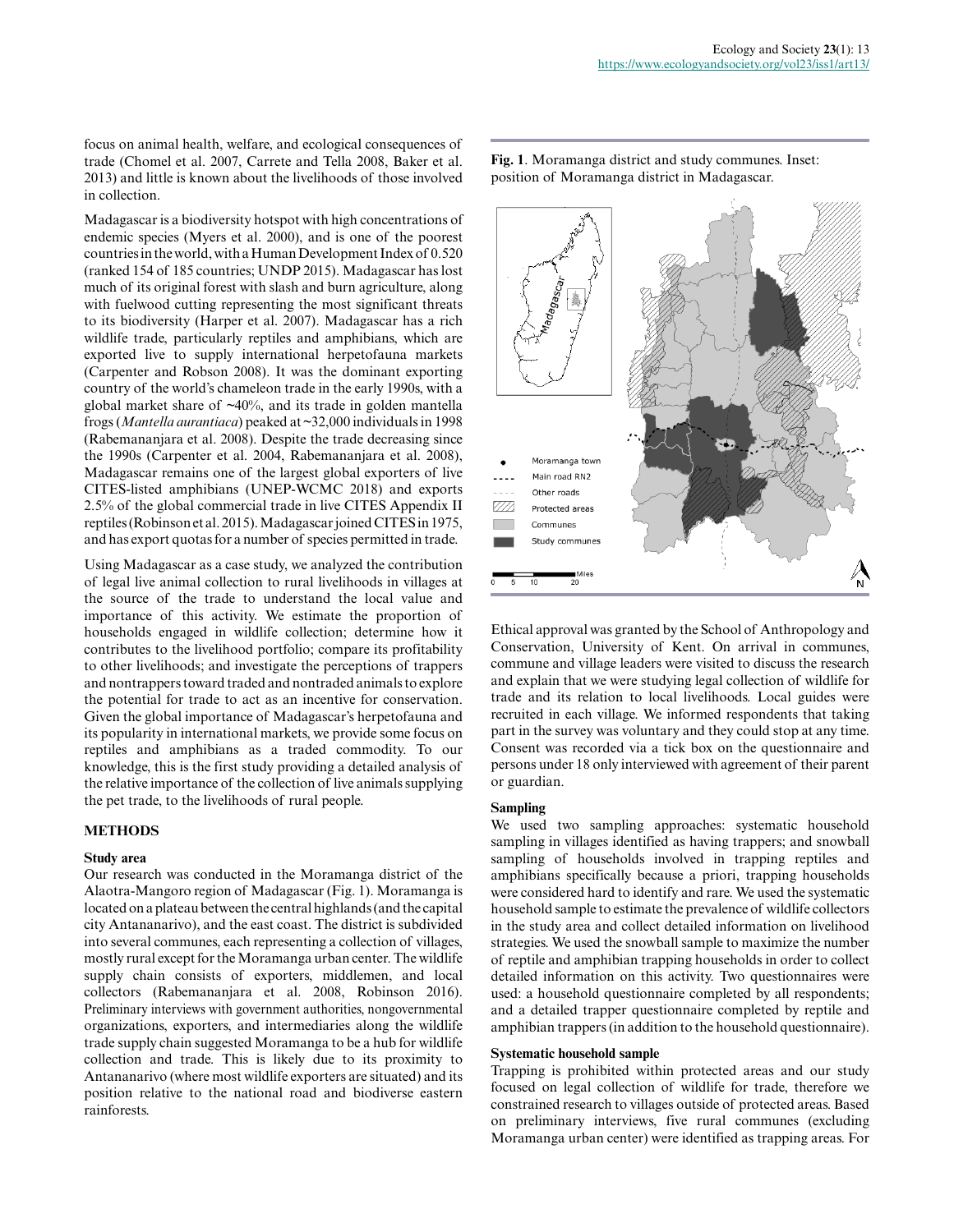each commune, a list of villages where trappers resided was generated and refined throughout the course of the study through discussion with traders, village leaders, guides, and during household questionnaires. We randomly selected two to four villages (depending on village size) per commune from this list (aiming for ~60 households per commune) to distribute effort across communes. Thirty percent of households per village were interviewed, with a maximum of 30 and minimum of 10 per village. On arrival in the village, households were mapped with assistance from guides. While walking in a zig-zag pattern, we surveyed every *n*th household according to village size. If the household head was unavailable, the interviewer returned when they were available. A household was defined as all persons who normally live together and eat from the same cooking pot/kitchen.

#### **Snowball sampling**

The household questionnaire asked respondents if they knew anyone who collected reptiles and amphibians for trade. If a trapper was identified within a household not selected for inclusion in the systematic household survey, that individual was located and asked to complete both questionnaires. If trappers were identified in neighboring villages (within study communes) not selected for inclusion in the study, where possible, these villages were visited to survey those trappers. We therefore attempted to interview most reptile and amphibians trappers in the five communes.

#### **Questionnaires**

Questionnaires were piloted in villages in the study area in February 2014 and refined prior to fieldwork (March to July 2014). Cost information was collected in Malagasy Ariary (MGA) and converted to US dollars (US\$) using an exchange rate of 1 US\$=2335MGA valid at the time of research (XE 2016).

The household questionnaire collected information on demographic attributes, livelihood activities, assets/wealth, perceptions, and knowledge of wildlife and wildlife trade. We asked respondents to list all household livelihood activities. To provide a measure of the perceived importance of trapping live animals compared with other activities, respondents then ranked these in order of importance to their own household for (1) income and (2) food. The most important activity was given a score of one, the second most important given a score of two, and so on. Activities not considered important were given a score of zero.

Household livelihood return (HLR) defined as the median amount of profit earned (US\$), per unit of time (1 hour) was calculated for each livelihood activity in order to compare their relative profitability (in terms of returns per unit of effort). For agricultural activities, we asked respondents about time spent doing the activity (months/days/hours), revenue (including market price and percentage of produce sold each year), and costs (excluding fixed costs, e.g., land purchase). For wildlife trade, we asked respondents about the collection period (months per year), number of orders per period, time taken to complete order (days), money received per order, and associated costs (see Appendix 1). By focusing on activities households currently engaged in rather than historical activities, we aimed to minimize recall bias. We also verified price information by collecting market price data from village/commune leaders.

To measure wealth, we used a standard asset bundle of 26 items as a comparative proxy of wealth, converted into a Household Asset Index (HAI) following Morris et al. (2000; Appendix 1). To investigate perceptions toward wildlife, we asked respondents a series of questions on a three or four point scale. We used several animal groupings with photographs representing traded and nontraded groups, including chameleons, geckoes, frogs, invertebrates, birds, lemurs, and tenrecs. Respondents were asked whether they perceived different groups important for income  $(1 = \text{disagree}, 2 = \text{neither agree nor disagree}, 3 = \text{agree})$  and whether they thought the numbers of the animals in the wild, and the amount of habitat, should be eliminated, reduced, maintained at the same level, or increased. To investigate factors influencing engagement in trapping, we asked respondents whether they were afraid of different animal groups, based on the hypothesis that fear of animals may be related to trapping.

The trapper questionnaire collected detailed information on reptile and amphibian trapping, the trade network, and collection practices. While the household questionnaire was completed by the household head, the trapper questionnaire was completed by trappers themselves in order to gain their perspective. However, in all but one case, the trapper was the household head.

#### **Data analysis**

Data analysis was conducted in R (R Core Team 2015). We used nonparametric tests  $(\chi^2)$ , Mann Whitney) to investigate differences in household size, education, time lived in village, number of household livelihood activities, and differences in perceptions regarding wildlife and habitats between trapping and nontrapping households. We used a Linear Model (LM) to investigate predictors of household wealth including engagement in different livelihood categories such as wildlife trapping, hunter-gathering, farm labor and nonfarm labor, education, migration, and number of working members in the household. We used a Generalized Linear Model (GLM) with binomial error structure to investigate predictors associated with trapping households, including wealth, age, migration, education, household size, engagement in huntergathering, and fear of wildlife. We numerically coded responses to scale questions regarding how afraid people were of different animals, and averaged for each person across different animal groups, to create a "mean fear" score for use in the GLM. Exploratory analysis including graphical inspection, correlation matrices, and bivariate tests were performed, and Variance inflation factors (VIFs) were used to test for collinearity among explanatory variables. For model selection, we used a model averaging-approach (Burnham and Anderson 2002, Symonds and Moussalli 2011) using the MuMIn package (Barton 2011). The model set included all variable combinations of the predictors listed in Tables 1 and 2. Prior to model averaging, models were restricted to  $\Delta AIC_c < 4$  (corrected Akaike Information Criterion; Burnham and Anderson 2002). Averaged parameter estimates  $(\beta)$ , unconditional standards errors (SE), upper and lower 95% confidence intervals (UCI, LCI), p-values, and relative variable importance factors (RI) are reported after model averaging.

We calculated HLR for all livelihood activities where  $> 5\%$  of households engaged in the activity, with the exception of huntergathering activities (data collection not set up to value produce from hunter-gathering) and "trading produce" (too variable due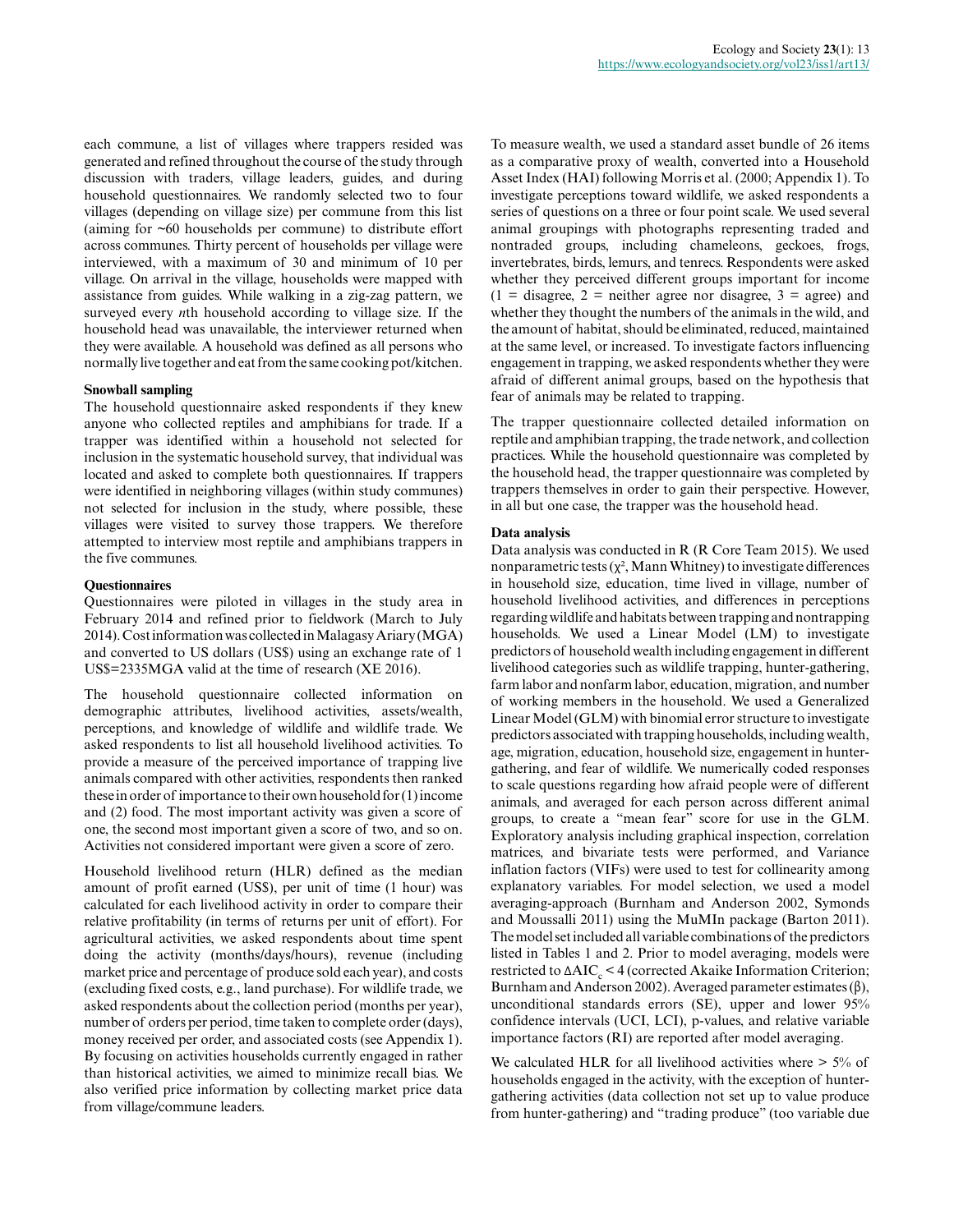| Response                 | Predictor                  |         | <b>SE</b> | LCI     | <b>UCI</b> |         | <b>RI</b> |
|--------------------------|----------------------------|---------|-----------|---------|------------|---------|-----------|
| Asset Index<br>$N = 211$ | (Intercept)                | 3.81    | 0.05      | 3.72    | 3.91       | < 0.001 |           |
|                          | <b>Farm labor: TRUE</b>    | $-0.46$ | 0.13      | $-0.72$ | $-0.21$    | 0.004   | 1.00      |
|                          | No. working in HH          | 0.32    | 0.10      | 0.13    | 0.51       | < 0.001 | 1.00      |
|                          | Education                  | 0.31    | 0.10      | 0.12    | 0.50       | 0.002   | 1.00      |
|                          | Hunter-gatherer: TRUE      | $-0.24$ | 0.10      | $-0.44$ | $-0.04$    | 0.018   | 0.96      |
|                          | Trapper of animals: TRUE   | $-0.27$ | 0.14      | $-0.55$ | 0.00       | 0.052   | 0.75      |
|                          | No. cultivation activities | 0.08    | 0.10      | $-0.12$ | 0.28       | 0.415   | 0.28      |
|                          | Nonfarm labor: TRUE        | $-0.03$ | 0.10      | $-0.23$ | 0.16       | 0.745   | 0.19      |
|                          | Migrant: TRUE              | 0.05    | 0.16      | $-0.26$ | 0.36       | 0.762   | 0.19      |

**Table 1**. Summary of averaged linear model (LM) fitted with normal errors to investigate predictors associated with household (HH) wealth in systematically sampled villages, in the Moramanga district of Madagascar.

Averaged parameter estimates  $(\beta)$ , unconditional standards errors (SE), upper and lower confidence intervals (UCI, LCI), p-values, and relative variable importance factors (RI) are reported. The Akaike Information Criterion correction (AIC<sub>c</sub>) was used to rank models and model ranked ∆AIC<sub>c</sub> < 4 were averaged to obtain final estimates. Significant explanatory parameters, where confidence intervals do not cross zero, are in bold. Relative importance (RI) refers to the summed Akaike weights across all models in which the variables were present. Response variable (asset index) was log10 transformed to improve model fit. "Farm labor," "hunter-gatherer," "nonfarm labor," "trapper of animals," and "migrant" were all binary variables, whereas "no. cultivation activities," "no. working members in HH," and "education" were treated as continuous variables.

to large range of products traded). However, "trading produce" is included in the ranking exercise that gives another measure of its relative importance as a livelihood activity. Therefore we prioritized HLR analyses to activities most commonly conducted, excluding activities very few households engaged in and for which data would have been less reliable because of low sample sizes. We calculated HLR for trappers of reptiles and amphibians (not all wildlife) because the trapper questionnaire was designed to collect this information. The following formula was used to calculate HLR:

#### HLR=Net Revenue/Total Time

where Net Revenue is the annual income, minus costs for that year and Total Time is the time in hours spent doing the activity over one year. We calculated HLR in two ways: HLR1 was calculated as if 100% of produce was sold therefore accounting for the subsistence value of this produce, whereas HLR2 incorporated percentage sold as indicated by respondents, giving a more reliable measure of actual monetary value obtained. HLR was calculated for each household and then the median value across all households calculated for each activity.

Because snowball sampling is a nonprobability technique, inferential statistics (including the LM, GLM, and Mann-Whitney U tests investigating perceptions toward traded wildlife) were conducted only on data collected via systematic sampling. For the following sections "reptile and amphibian collection as a livelihood," "HLR," and "barriers to engagement in reptile and amphibian collection," descriptive summary data are presented using households identified via both sampling approaches in order to maximize data on trapping as an activity.

#### **RESULTS**

#### **Wildlife trapping prevalence**

A total of 240 household questionnaires were completed through systematic sampling across 16 villages corresponding to an average of 33% of households per village. Nonresponse rate was  $6\%$  (n = 12, recorded in four of five communes). The systematic sample identified 32 (13.3%) households currently involved in trapping live animals for trade. Thirteen (5.4%) trapped reptiles and amphibians and the remaining 19 trapped invertebrates only (butterflies, stick insects, crickets, and scorpions).

We identified a further 21 trappers through snowball sampling incorporating an additional two villages. Of these, 17 trapped reptiles and amphibians (four trapped invertebrates only). In summary, 30 trappers of reptiles and amphibians were encountered across 18 villages in five communes, using both sampling approaches, 28 of which completed the trapper questionnaire. A total of 260 household questionnaires were completed using both sampling approaches.

#### **Household livelihood profile**

Households participated in a wide variety of livelihood activities (Appendix 2, Table A2.1). Six broad livelihood categories, each containing a number of subcategories, were identified including cultivation, livestock keeping, wildlife trapping (for trade), hunter-gathering, farm labor, and nonfarm labor. Farm labor involved working on other people's farms. Nonfarm labor included various forms of self-employment, e.g., doing laundry for others, and a few types of formal employment, e.g., teaching. Because of the informal nature of many of these jobs, it proved difficult to split this category up further.

Households engaged in a median of three of the six livelihood categories, and eight different individual activities. As expected, nearly all households engaged in cultivation (median of six crop types grown per household, interquartile range  $[IOR] = 3$ ) and three-quarters (77%) had livestock (median of two types of livestock per household, IQR=2). Households cultivated a diverse array of crops, cumulatively reporting 40 fruit and vegetable types including three rice production systems (lowland, irrigated, upland). Hunter-gathering was listed by a third of households and included collection of animals for food (tenrecs, shrimps, edible frogs and fish); collection of forest plants/fruits for food, medicine, and other uses; collecting firewood and honey; and making charcoal. Fifteen percent of households engaged in daily farm labor and nearly a third (30%) in nonfarm labor (Appendix 2, Table A2.1).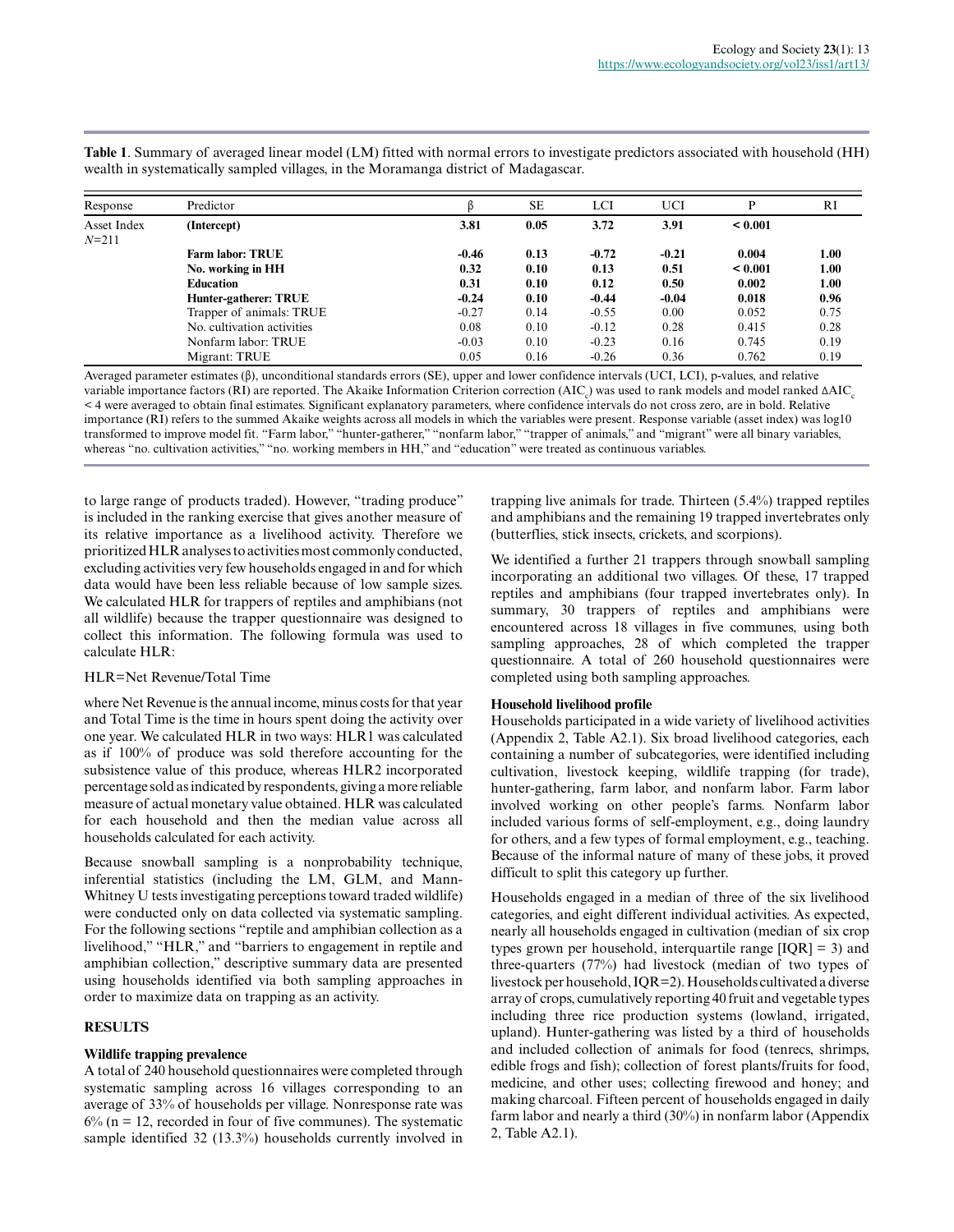| Response               | Predictor                          |         | <b>SE</b> | <b>LCI</b> | <b>UCI</b> | P            | <b>RI</b> |
|------------------------|------------------------------------|---------|-----------|------------|------------|--------------|-----------|
| Trapper/<br>nontrapper | (Intercept)                        | $-2.51$ | 0.32      | $-3.15$    | $-1.87$    | ${}_{0.001}$ |           |
|                        | <b>Family involved in WT: TRUE</b> | 2.51    | 0.52      | 1.48       | 3.54       | < 0.001      | 1.00      |
| $N = 209$              | <b>Asset index</b>                 | $-1.95$ | 0.91      | $-3.74$    | $-0.15$    | 0.033        | 1.00      |
|                        | Hunter gatherer: TRUE              | $-1.15$ | 0.55      | $-2.23$    | $-0.07$    | 0.036        | 0.91      |
|                        | Mean fear                          | $-0.69$ | 0.50      | $-1.68$    | 0.29       | 0.167        | 0.48      |
|                        | Age                                | $-0.58$ | 0.51      | $-1.58$    | 0.42       | 0.257        | 0.38      |
|                        | Migrant: TRUE                      | 0.66    | 0.64      | $-0.60$    | 1.93       | 0.304        | 0.33      |
|                        | Education                          | 0.02    | 0.51      | $-0.99$    | 1.03       | 0.968        | 0.18      |
|                        | No. people in HH                   | 0.06    | 0.45      | $-0.83$    | 0.95       | 0.891        | 0.18      |

**Table 2**. Summary of averaged generalized linear model (GLM) with binomial error to investigate predictors associated with live animal trapping households (HH) in systematically sampled villages, in the Moramanga district of Madagascar.

Averaged parameter estimates  $(\beta)$ , unconditional standards errors (SE), upper and lower confidence intervals (UCI, LCI), p-values, and relative variable importance factors (RI) are reported. The Akaike Information Criterion correction (AIC<sub>c</sub>) was used to rank models and any model that ranked ∆AIC<sub>c</sub> < 4 was averaged to obtain final estimates presented. Significant explanatory parameters, where confidence intervals do not cross zero, are in bold. Relative importance (RI) refers to the summed Akaike weights across all models in which the variables were present. "Family involved in WT" (wildlife trade), "hunter gatherer," and "migrant" were all binary variables. "Asset index," "age," "no. of people in household," and "education" were all treated as continuous variables. "Mean fear" was calculated by averaging the responses given to the Likert scale questions across the different wildlife groups: chameleons, geckoes, snakes, frogs, insects, birds, lemurs, and tenrecs, where the question "I am afraid of this animal" was asked and responses were coded as disagree = 1, neither agree nor disagree = 2, and agree = 3.

There were no significant differences between wildlife trapping and nontrapping households according to household size  $(U_{208})$  $_{32}$  = 3410.5, p = 0.819), migration into the district ( $\chi^2$  = 0.010, n  $= 237$ , p = 0.921), years lived in village (U<sub>199, 32</sub> = 3305, p = 0.730), or education level ( $\chi^2$  = 1.424, n = 240, p = 0.491; for demographic parameters see Appendix 3, Table A3.1).

The LM showed that increasing wealth, quantified using an Asset Index, was associated with decreasing participation in hunting and gathering and daily farm labor (Table 1). There was also indication of a negative association of wealth with wildlife trapping ( $\beta$  = -0.27, p = 0.052), but the 95% confidence intervals narrowly overlapped zero. Wealth was positively associated with an increasing number of working members in the household and education.

Results of the binary GLM investigating factors associated with trapping households revealed that having another family member involved in wildlife trade, e.g., as a trapper, intermediary, or exporter, significantly predicted involvement in wildlife trapping (Table 2). Hunter-gatherer households and wealth were both negatively associated with wildlife trapping.

#### **Reptile and amphibian collection as a livelihood**

Reptile and amphibian trapping was largely seasonal, usually conducted during the rains when animals were reportedly most abundant (most popular months: November to April, median no. months =  $8$ , IQR =  $4$ , n =  $28$ ). The official collection season was 1 February to 30 April for herpetofauna, and all year for insects (Ministere de l'Environment 2006) but did not appear strictly adhered to. Respondents reported fulfilling between 2 and 24 orders in a season (median =  $8$ , IQR = 11) with each order taking one hour to two weeks (median 3.3 days, IQR = 3.1). Collection sites took between five minutes and three days to reach, usually by foot, with 5 to 450 animals collected per order (median = 75,  $IQR = 110$ ,  $n = 21$ ).

All reptile and amphibian trappers interviewed were male, with a median age of 41 ( $IQR = 14$ ,  $n = 28$ ). Trappers had been engaged in the activity for a median of 19 years ( $IQR = 14$ ,  $n = 28$ ) and stated a number of reasons for becoming involved, the largest proportion declaring monetary reasons  $(37\%), n = 10$ ; also see Appendix 4 for uses of income from wildlife trapping). Thirty percent ( $n = 8$ ) were encouraged to trap by family or friends, 19%  $(n = 5)$  were engaged directly by collectors, and four were specifically trained by researchers or people linked to animal parks/zoos.

#### **Household livelihood return**

Reptile and amphibian trapping was the most profitable activity in terms of returns per unit of effort (Fig. 2, Appendix 5 Table A5.1) equating to a median HLR of US\$0.70 per hour. Many of the other activities were widely conducted subsistence-based agriculture and yielded zero or low monetary profit, e.g. lowland rice and cassava, because minimal amounts of produce from these crops were sold in a given year. However, these crops often had significant value in terms of household consumption, were sometimes exchanged for labor, and were generally cultivated alongside a number of other crops. Even when accounting for the subsistence value by calculating total revenue as if 100% of produce was sold (HLR1), reptile and amphibian trapping remained the most profitable individual activity based on returns per unit of effort. Other activities such as cultivating pineapples and daily farm labor yielded higher median net income when comparing annual returns (US\$152 and US\$111, respectively; Fig. 2, Appendix 5 Table A5.1), but wildlife trapping was also relatively profitable on an annual basis yielding a median net income of US\$105 per person.

Among wildlife trapping households, trapping was ranked most important for income by the highest proportion of respondents (Fig. 3), corroborating results of the HLR analysis. The ranking exercise validated other patterns revealed in the HLR analysis, with many respondents ranking staple produce such as cassava and rice highly important for food, oxen of little importance for income or food (largely working animals), and pineapples and pigs of reasonably high importance for income. It also highlighted differences between the HLR calculations and perceived importance, including the rice plantations, perceived important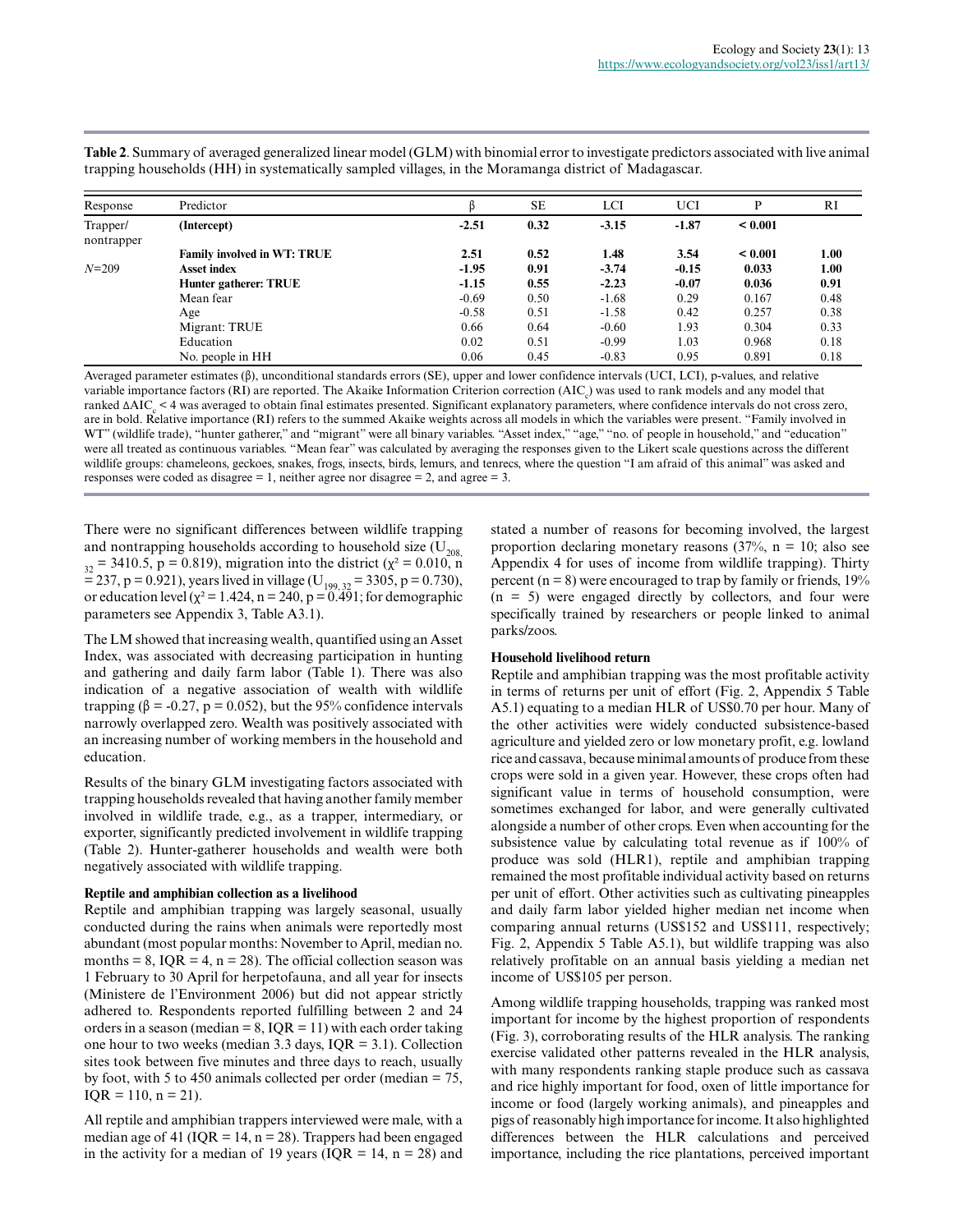**Fig. 2**. Household livelihood return (HLR2) and net income (2) for the nine most profitable livelihood activities (those where HLR2 > \$0.1 per hour). Unshaded boxes depict left hand axes "HLR2" and shaded boxes depict right hand axes "Net Income 2." Horizontal line shows median, box shows interquartile range, and the whiskers depict the maximum and minimum values. Those furthest to the left have the highest median HLR2. There are 12 other livelihood activities where HLR2 was < \$0.1 per hour not shown here (see Appendix 5, Table A5.1).



for income but not scoring highly in the HLR analysis. We were able to include "trading produce" in the ranking exercise for which HLR was not calculated, and this was ranked second most important for income.

#### **Barriers to engagement in reptile and amphibian collection**

Respondents cited a number of limitations to engaging in reptile and amphibian trapping, including weather (rain, cyclones, etc.) mentioned by  $45\%$  of trappers (n = 12) and limited orders or quotas referred to by  $37\%$  (n = 10). Thirty percent reported illness as a limiting factor and 26% stated that it was limited by other activities, e.g., time needed to spend on plantations or studying. Four respondents (15%) referred to low availability of animals during winter (including hibernation) and three respondents (11%) commented there were fewer animals or habitat in general with one stating "the forest is destroyed, because of agriculture" and another stating "there are fewer geckoes in the wild."

Some trappers perceived the activity to be risky from a livelihood or economic perspective, with one stating "you never know if you will get orders" and another saying "I found stable work...and animal collection is not sure, you never know if you will get money or not." There was also concern regarding payments from intermediaries ("people dare to order and not pay") and regarding legal paper work. One trapper explained how he considered the job to be risky:

*We trappers work in very hard conditions, we have to reach very far places, we work at night and barely sleep, it's a tiring job. There is no guarantee for our security...*

*we also make a risky job compared with collectors and exporters, we work without legal paper...collectors bring legal papers when they buy animals from us.*

#### **Perceptions toward traded and nontraded animals**

Respondents gave mixed views when asked how important different wildlife groups were for providing income, with slightly more people agreeing that frogs, chameleons, and geckoes were more useful than other groups (Appendix 6, Table A6.1). However, systematically sampled trappers were significantly more likely than nontrappers to agree that traded groups chameleons (Mann-Whitney  $U_{205,31} = 4471.5 \text{ p} < 0.001$ ), geckoes ( $U_{205,31} =$ 4538 p < 0.001), snakes (U<sub>205,31</sub> = 3912.5, p = 0.02), frogs (U<sub>205,31</sub> = 4296.5, p = 0.001), invertebrates ( $U_{205,31}$  = 4312, p < 0.001), and tenrecs (consumed locally;  $U_{205,31} = 3823.5 \text{ p} = 0.41$ ) were useful for income. There were no significant differences in how likely trappers or nontrappers were to agree that lemurs or birds were useful for income ( $p > 0.05$  in both cases). Respondents were most afraid of invertebrates, snakes, and chameleons and least afraid of birds. However, trappers were significantly less afraid of invertebrates (U<sub>204, 31</sub> = 2341.5, n = 0.001), and tenrecs (U<sub>205, 31</sub> =  $2430 \text{ p} = 0.004$ ) than nontrappers.

Although over 76% of respondents agreed that all wildlife groups were important for the environment (Appendix 6, Table A6.1), there were no differences between trapper and nontrapper opinions. Many respondents felt that chameleons (58%), geckoes (61%), snakes (51%), frogs (69%), invertebrates (51%), birds (72%), lemurs (71%), and tenrecs (70%) should be increased in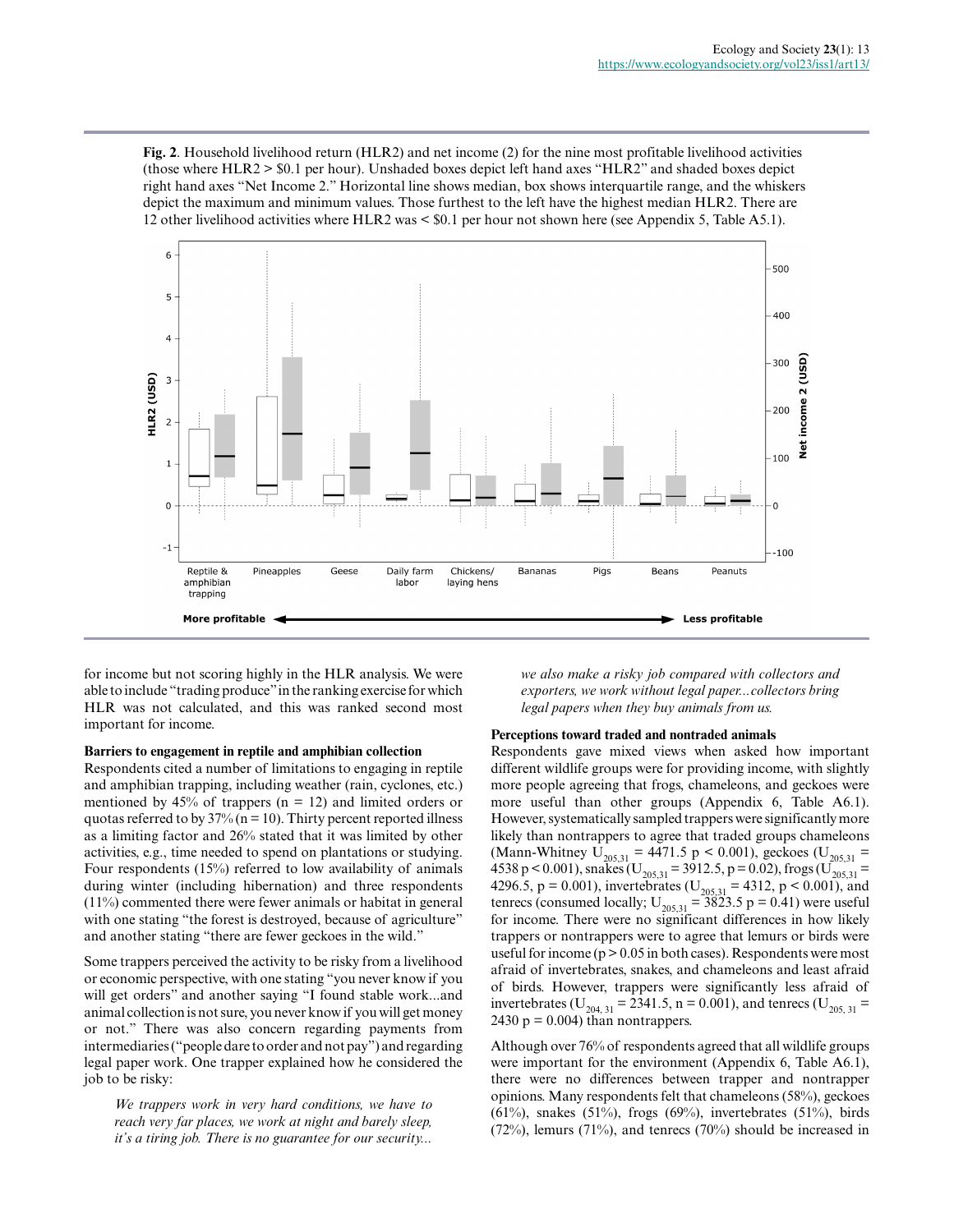**Fig. 3**. Respondents ranking of household livelihood activities in terms of importance for (a) providing income and (b) providing food. Shading indicates the proportion of respondents involved in the activity that ranked it as: 1 = most important (darkest shading); 2 = second most important (second darkest shading); 3 = third most important (third darkest shading), 4+ (lightest shading). Data are sorted by the percentage of people that ranked livelihood activities as most important for providing income. Sample sizes are provided in brackets after the name of the livelihood activity (income, food). †We were able to include an additional activity "trading produce" in the ranking exercise for which it was not possible to calculate detailed household livelihood return.



the wild, rather than eliminated or reduced but again, there were no significant differences between trapper and nontrapper opinions. Additionally, over 66% felt that the amount of natural habitat should be increased (33% felt it should be kept at the same level, and 1% said it should be reduced), but there were no differences between trapper and nontrapper opinions.

#### **DISCUSSION**

Global trade in biodiversity is big business, and because collection from the wild usually involves local people, it can frequently make important contributions to livelihoods. Our study provides the first comprehensive analysis of livelihoods associated with commercial live animal collection, in a global biodiversity hotspot.

We estimated that 13% of households collected live animals for trade and ~5% trapped reptiles and amphibians. If we extrapolate using the total number of households in the study villages, this equates to 110 households engaging in wildlife trapping as part of their livelihood strategy, and 45 trapping reptiles and amphibians within the 16 systematically sampled villages. We employed multiple approaches (systematic and snowball sampling) to identify trappers, allowing cross-validation of various sources of information, and through discussions with village leaders, guides, and respondents, we identified a total of 69 people potentially trapping reptiles and amphibians in the wider study area (including additional villages that were not systematically sampled within the five communes). However, despite visiting three villages, we could not verify the involvement of all 69 people, and suspect some may no longer be engaged in trapping. Indeed, ~8% of systematically sampled households stated that they no longer trapped reptiles and amphibians for trade and we expect that engagement is somewhat fluid in response to fluctuations in supply, demand, and wider economic conditions. Occasionally, despite our survey being anonymous and investigating legal wildlife collection, some respondents were reluctant to discuss the topic (more so for reptiles and amphibians than for invertebrates), suggesting people may not have a thorough understanding of the rules associated with wildlife trade. Because our research team included local village guides, we were able to triangulate and verify much of the information provided concerning involvement in the trade. However, our estimate that ~5% of households trapped reptiles and amphibians may be conservative.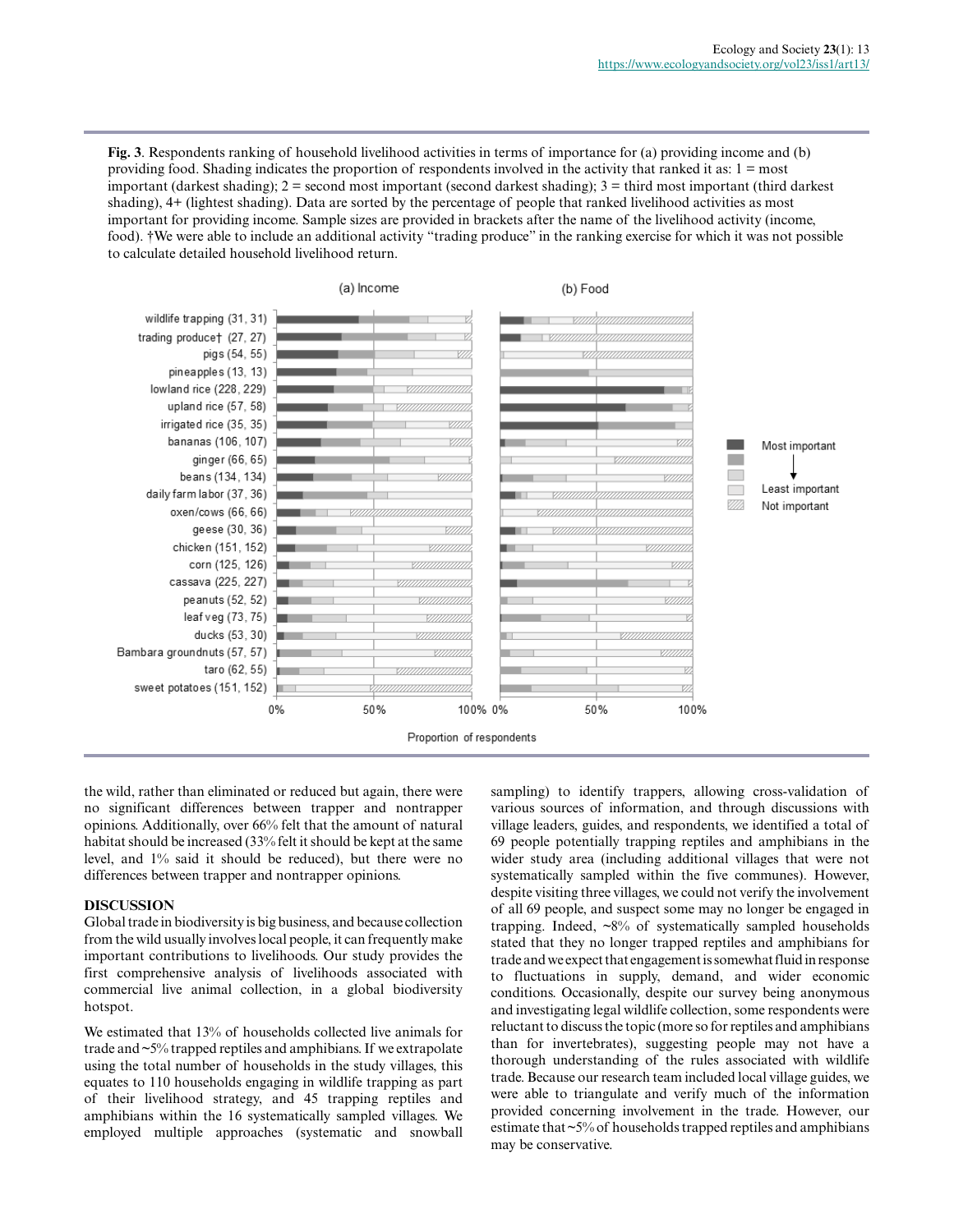Wildlife collection forms part of a diverse livelihood strategy, and was part-time and opportunistic, carried out alongside other activities (predominantly agriculture). Indeed, diversification is considered the norm in rural Africa, with few people dependent on a single income source (Barrett et al. 2001). Equally, our models suggest that trapping may support some of the poorest households. Previous studies have documented that wild products often form an important risk-reduction strategy for rural poor in developing countries, supporting vulnerable households (Brashares et al. 2011). In terms of returns per unit of effort (HLR), trapping reptiles and amphibians proved relatively profitable, providing an important source of cash income. Trappers could earn a median income of US\$105 per year, whereas the 2015 Gross National Income (GNI) per capita in Madagascar was US\$420 (The World Bank 2016). Analyzing relative livelihood contributions in a meaningful way is complex, hence we compared profitability of different activities relative to each other, rather than make interpretations based on each household's complete livelihood portfolio. For example, we did not calculate HLR for activities that fewer than 5% of households engaged in, because of low sample sizes. Also, although trapping may be more profitable than individual crops, households frequently cultivated a variety of different crops and therefore the combined profit from farming may be higher overall. Although recall accuracy is a concern, prior-year recalls can be more accurate than shorter recall periods, particularly concerning rare or seasonal events (Golden et al. 2013). By focusing on current livelihood activities, which are mostly seasonal and/or rare, i.e., agriculture and wildlife trapping, steps were taken to minimize recall bias to provide a snapshot of household livelihood strategies. Additionally, Jones et al. (2008) showed that rapid assessment interviews with villagers in Madagascar can provide reliable information on harvesting activities.

The high relative profitability of wildlife trapping indicates that households could potentially earn income from trapping from fewer man-hours relative to other employment, and suggests the activity could be an attractive alternative livelihood should supply/demand allow. However, wildlife trapping was limited by many factors including seasonal and quota restrictions, animal availability, demand (orders), and opportunity cost (involvement in other activities, e.g., agriculture). This type of trade may also have limited ability to act as a risk-reduction strategy, because whereas households can adapt patterns of bushmeat consumption in response to lean seasons (e.g., Schulte-Herbruggen et al. 2013), research along the supply chain in Madagascar (Robinson 2016) suggests the live animal trade in Madagascar is predominantly "collection to order" and therefore constrained by demand. Trappers' health was also mentioned as a limitation as was absence from home while travelling long distances. It was also perceived risky from a livelihood or economic perspective because of inconsistency and unreliability of orders and payments, and concern regarding legality. This insecurity may arise because some reptile and amphibian species are constrained by quotas or not permitted in trade, and these details may be unclear to people in rural areas. Additionally, local trappers are usually employed by intermediaries, who are required to carry collection permits, but there is no paperwork for trappers themselves. These limitations mean that wildlife collection is generally a supplementary activity, with most households

preferentially allocating resources to agriculture. However, given that the households engaged in trapping appeared to be some of the poorest, trapping may support those with more limited alternative livelihood choices, providing important cash income. Family involvement was also a significant determinant, suggesting "who you know" to be an important entry point.

Because trapping households were significantly more likely to agree that traded wildlife groups were important for income compared to nontrappers, we might expect those benefitting financially to have more positive opinions regarding its conservation. However, despite generally positive perceptions regarding species and habitat conservation, there was no evidence of improved perceptions among wildlife trappers, suggesting trapping may not offer sufficient incentives to lead to enhanced stewardship of traded species and their habitats. However, wildlife is valued for both social and economic reasons (Brooks 2010), and perceptions toward conservation may be affected by other values besides economic use for trade, e.g., medicine or food. Additionally, although previous studies have shown that projects focused on enhancing commercial value of resources can improve attitudes toward conservation and provide economic incentives for resource protection (Salafsky and Wollenberg 2000), wildlife collection in this area is not currently managed as part of a specific incentive-based project, but is regulated under wider national and international legislation, e.g., CITES, concerning biodiversity conservation. This study therefore provides an understanding of the situation in areas outside of such targeted projects, which are arguably more representative of wider national and international landscapes where the majority of wildlife collection occurs.

In order to maximize conservation and livelihood benefits of wildlife trade a number of factors require combined consideration and our study constitutes part of a more complex picture. These factors include "species-level," "governance," "supply chain," and "end-market" factors (Cooney et al. 2015). Species-level factors include species suitability for harvest such as resilience and accessibility. For example, Madagascar's panther chameleon (*Furcifer pardalis*) is abundant in disturbed areas and appears to sustain collection for export (Andreone et al. 2005), whereas the harlequin mantella (*Mantella cowanii*) has a small population and its collection could lead to local extinction (Andreone et al. 2006). Governance factors include property rights and policy settings. In Madagascar, property rights are often poorly defined (Bojö et al. 2013) and without security of tenure over land and resource rights, there may be little incentive for local people to invest in long-term sustainability of the wildlife resource (Roe 2008). However, there are exceptions to this and in some cases users have been shown to develop rules that limit use of common resources in the absence of central resource control (Ostrom 2008). Supply chain factors include organization and operation of the supply chain including barriers to entry and supply chain length. In this case, the supply chain appeared poorly organized leading to mistrust between trappers and intermediaries, and concern over payments and legal paperwork. Finally, end-market factors include market size, demand elasticity, and consumer preferences. This illustrates the complex range of factors that require consideration in order to better understand the dimensions of wildlife supply chains and inform appropriate management. Research is ongoing to understand further aspects regarding benefits, and information flow along the entire supply chain in Madagascar.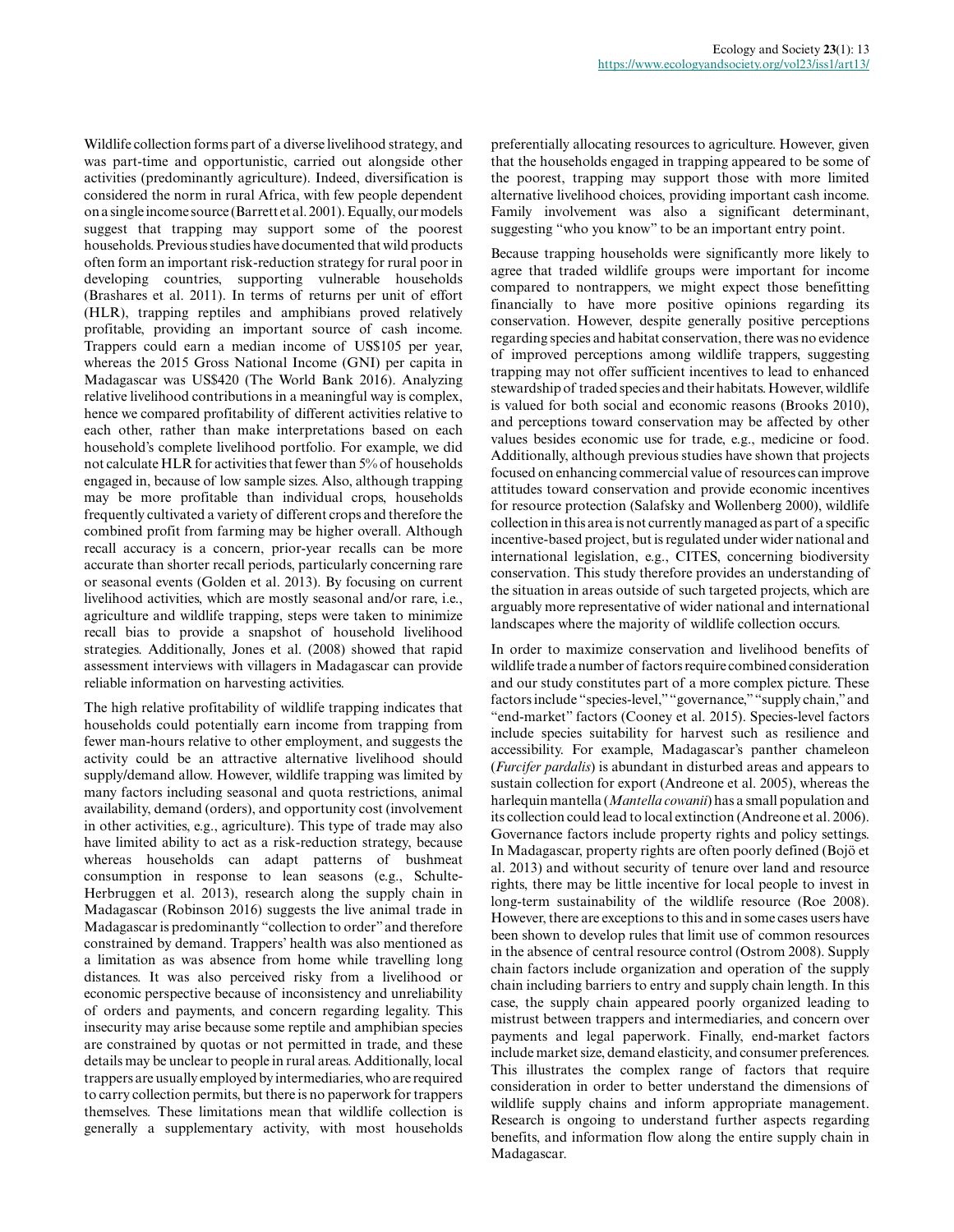#### **CONCLUSION**

Although it was potentially profitable and provided cash income to some households as part of a diverse livelihood strategy, wildlife trapping was sporadic, and perceived to be unreliable and risky. Consequently, there is currently limited evidence that income from the trade creates incentives for wider species and habitat protection at the local scale in Madagascar. Further studies are required to understand if this is representative of other parts of Madagascar, and in other countries where collection for the pet trade occurs. Interventions aimed at enhancing benefits to local communities, improving coordination and management of the trade at the local level, and minimizing impacts on collected species, could be considered to promote opportunities from the trade. Improved understanding of the social and economic dimensions of wildlife trade supply chains is necessary if the global trade in wildlife is to be understood and appropriate legislation and management systems put in place.

*Responses to this article can be read online at:* [http://www.ecologyandsociety.org/issues/responses.](http://www.ecologyandsociety.org/issues/responses.php/9821) [php/9821](http://www.ecologyandsociety.org/issues/responses.php/9821)

#### **Acknowledgments:**

*We thank research assistants: L. Raharinjanahary, V. Rakotomboavonjy, and M. Soazandry. We also thank J. Razafimanahaka, C. Randrianantoandro, R. Andriantsimanarilafy, G. Andrianantenaina, and the team at Madagasikara Voakajy for technical and logistic support; the Ministere de L'Environment, des Eaux et Forets, for research permits; and all respondents. This study was funded by a University of Kent PhD Scholarship, the Darwin Initiative (project 19-014), and a Conservation Research Grant from Chester Zoo.*

#### **LITERATURE CITED**

Andreone, F., F. M. Guarino, and J. E. Randrianirina. 2005. Life history traits, age profile, and conservation of the panther chameleon, *Furcifer pardalis* (Cuvier 1829), at Nosy Be, NW Madagascar. *Tropical Zoology* 18:209-225. [http://dx.doi.](http://dx.doi.org/10.1080%2F03946975.2005.10531221) [org/10.1080/03946975.2005.10531221](http://dx.doi.org/10.1080%2F03946975.2005.10531221)

Andreone, F., V. Mercurio, and F. Mattioli. 2006. Between environmental degradation and international pet trade: conservation strategies for the threatened amphibians of Madagascar. *Natura* 95:81-96.

Baker, S. E., R. Cain, F. van Kesteren, Z. A. Zommers, N. D'Cruze, and D. W. Macdonald. 2013. Rough trade: animal welfare in the global wildlife trade. *BioScience* 63:928-938. [http://](http://dx.doi.org/10.1525%2Fbio.2013.63.12.6) [dx.doi.org/10.1525/bio.2013.63.12.6](http://dx.doi.org/10.1525%2Fbio.2013.63.12.6)

Barrett, C. B., T. Reardon, and P. Webb. 2001. Nonfarm income diversification and household livelihood strategies in rural Africa: concepts, dynamics, and policy implications. *Food Policy* 26:315-331. [http://dx.doi.org/10.1016/S0306-9192\(01\)00014-8](http://dx.doi.org/10.1016%2FS0306-9192%2801%2900014-8)

Barton, K. 2011. *MuMIn: multi-model inference.* R package, version 1.0. 0. R Foundation for Statistical Computing, Vienna, Austria.

Bennett, E. L. 2011. Another inconvenient truth: the failure of enforcement systems to save charismatic species. *Oryx* 45:476-479. [http://dx.doi.org/10.1017/S003060531000178X](http://dx.doi.org/10.1017%2FS003060531000178X) 

Bojö, J., K.-G. Mäler, and L. Unemo. 2013. Environment and development: an economic approach. Springer Science & Business Media, Dordrecht, The Netherlands.

Brashares, J. S., C. D. Golden, K. Z. Weinbaum, C. B. Barrett, and G. V. Okello. 2011. Economic and geographic drivers of wildlife consumption in rural Africa. *Proceedings of the National Academy of Sciences of the United States of America* 108:13931-13936. [http://dx.doi.org/10.1073/pnas.1011526108](http://dx.doi.org/10.1073%2Fpnas.1011526108) 

Broad, S., T. Mulliken, and D. Roe. 2003. The nature and extent of legal and illegal trade in wildlife. Pages 3-22 *in* S. Oldfield, editor. *The trade in wildlife: regulation for conservation.* Earthscan, London, UK.

Brooks, J. S. 2010. Economic and social dimensions of environmental behavior: balancing conservation and development in Bhutan. *Conservation Biology* 24:1499-1509. [http://dx.doi.](http://dx.doi.org/10.1111%2Fj.1523-1739.2010.01512.x) [org/10.1111/j.1523-1739.2010.01512.x](http://dx.doi.org/10.1111%2Fj.1523-1739.2010.01512.x)

Burnham, K. P., and D. Anderson. 2002. *Model selection and multi-model inference. A pratical information-theoretic approach.* Springer, New York, New York, USA.

Carpenter, A., and O. Robson. 2008. Madagascan amphibians as a wildlife resource and their potential as a conservation tool: species and numbers exported, revenue generation and bioeconomic model to explore conservation benefits. Pages 357-376 *in* F. Andreone, editor. *A conservation strategy for the amphibians of Madagascar. Vol. 45.* Monografie del Museo Regionale di Scienze Naturali, Torino, Italy.

Carpenter, A. I., J. M. Rowcliffe, and A. R. Watkinson. 2004. The dynamics of the global trade in chameleons. *Biological Conservation* 120:291-301. <http://dx.doi.org/10.1016/j.biocon.2004.03.002>

Carrete, M., and J. L. Tella. 2008. Wild-bird trade and exotic invasions: a new link of conservation concern? *Frontiers in Ecology and the Environment* 6:207-211. [http://dx.doi.](http://dx.doi.org/10.1890%2F070075) [org/10.1890/070075](http://dx.doi.org/10.1890%2F070075)

Challender, D. W. S., and D. C. MacMillan. 2014. Poaching is more than an enforcement problem. *Conservation Letters* 7:484-494. [http://dx.doi.org/10.1111/conl.12082](http://dx.doi.org/10.1111%2Fconl.12082)

Chomel, B. B., A. Belotto, and F.-X. Meslin. 2007. Wildlife, exotic pets, and emerging zoonoses. *Emerging Infectious Diseases* 13:6-11. [http://dx.doi.org/10.3201/eid1301.060480](http://dx.doi.org/10.3201%2Feid1301.060480) 

Chukwuone, N. A. 2009. Socioeconomic determinants of cultivation of non-wood forest products in southern Nigeria. *Biodiversity and Conservation* 18:339-353. [http://dx.doi.](http://dx.doi.org/10.1007%2Fs10531-008-9489-y) [org/10.1007/s10531-008-9489-y](http://dx.doi.org/10.1007%2Fs10531-008-9489-y)

Coad, L., K. Abernethy, A. Balmford, A. Manica, L. Airey, and E. J. Milner-Gulland. 2010. Distribution and use of income from bushmeat in a rural village, Central Gabon. *Conservation Biology* 24:1510-1518. [http://dx.doi.org/10.1111/j.1523-1739.2010.01525.](http://dx.doi.org/10.1111%2Fj.1523-1739.2010.01525.x) [x](http://dx.doi.org/10.1111%2Fj.1523-1739.2010.01525.x) 

Convention on Biological Diversity (CBD). 2014. *Convention on Biological Diversity.* Secretariat of the Convention on Biological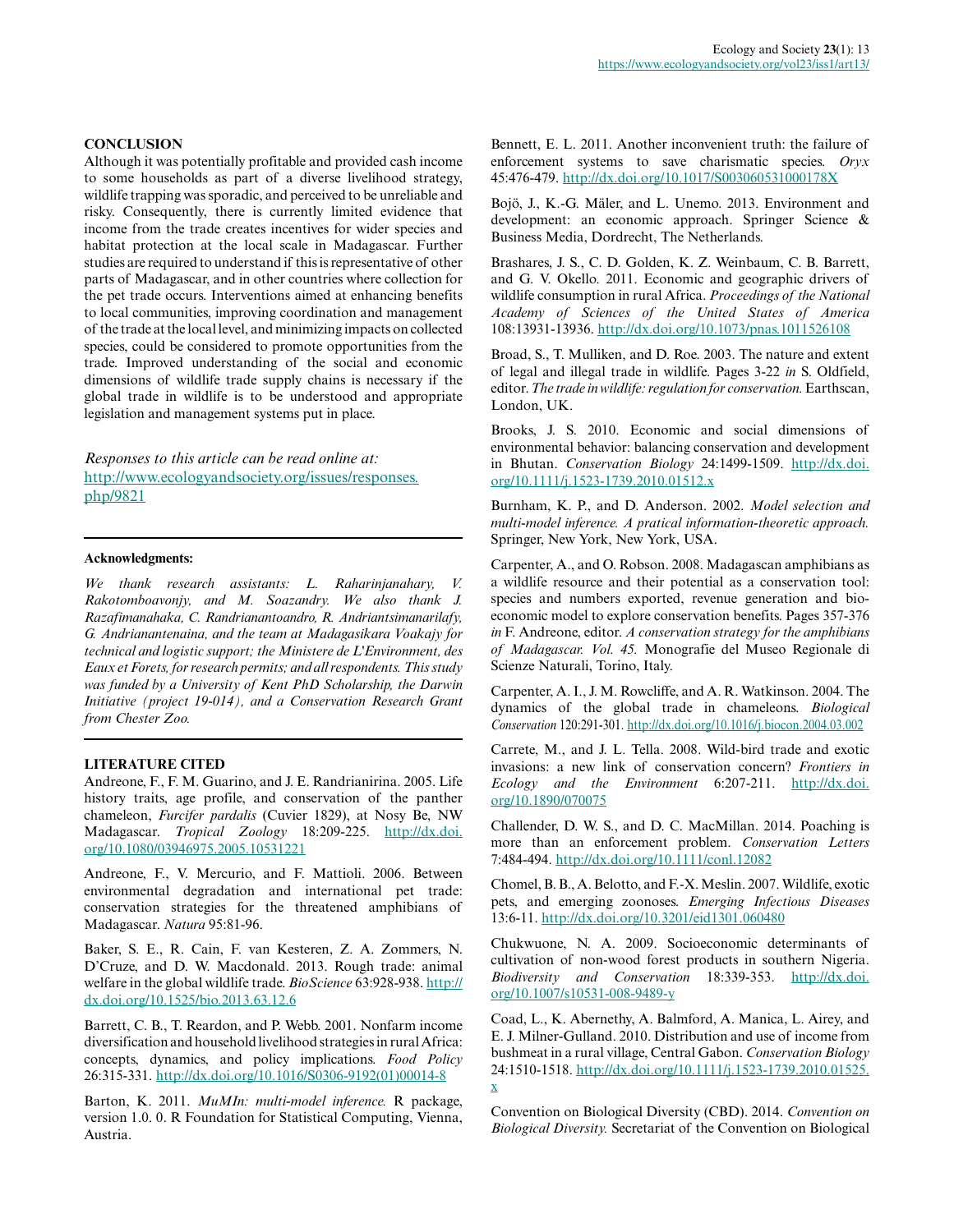Diversity, Montréal, Québec, Canada. [online] URL: [http://www.](http://www.cbd.int) [cbd.int](http://www.cbd.int) 

Convention on International Trade in Endangered Species (CITES). 2016. *Convention on International Trade in Endangered Species.* CITES, Geneva, Switzerland. [online] URL: [http://www.](http://www.cites.org) [cites.org](http://www.cites.org)

Cooney, R., and P. Jepson. 2006. The international wild bird trade: what's wrong with blanket bans? *Oryx* 40:18-23. [http://dx.doi.](http://dx.doi.org/10.1017%2FS0030605306000056) [org/10.1017/S0030605306000056](http://dx.doi.org/10.1017%2FS0030605306000056)

Cooney, R., A. Kasterine, D. W. Macdonald, S. Milledge, K. Nossal, D. Roe, and M. 't. Sas-Rolfes. 2015. *The trade in wildlife: a framework to improve biodiversity and livelihood outcomes.* International Trade Centre, Geneva, Switzerland.

de Merode, E., K. Homewood, and G. Cowlishaw. 2004. The value of bushmeat and other wild foods to rural households living in extreme poverty in Democratic Republic of Congo. *Biological Conservation* 118:573-581. [http://dx.doi.org/10.1016/j.biocon.2003.10.005](http://dx.doi.org/10.1016%2Fj.biocon.2003.10.005)

Duffy, R., F. A. V. St. John, B. Büshcher, and D. Brockington. 2015. The militarization of anti-poaching: undermining long term goals? *Environmental Conservation* 42:345-348. [http://dx.](http://dx.doi.org/10.1017%2FS0376892915000119) [doi.org/10.1017/S0376892915000119](http://dx.doi.org/10.1017%2FS0376892915000119) 

Duffy, R., F. A. V. St. John, B. Büscher, and D. Brockington. 2016. Toward a new understanding of the links between poverty and illegal wildlife hunting. *Conservation Biology* 30:14-22. [http://dx.](http://dx.doi.org/10.1111%2Fcobi.12622) [doi.org/10.1111/cobi.12622](http://dx.doi.org/10.1111%2Fcobi.12622)

Fa, J. E., J. Juste, R. W. Burn, and G. Broad. 2002. Bushmeat consumption and preferences of two ethnic groups in Bioko Island, West Africa. *Human Ecology* 30:397-416. [http://dx.doi.](http://dx.doi.org/10.1023%2FA%3A1016524703607) [org/10.1023/A:1016524703607](http://dx.doi.org/10.1023%2FA%3A1016524703607)

Golden, C. D., R. W. Wrangham, and J. S. Brashares. 2013. Assessing the accuracy of interviewed recall for rare, highly seasonal events: the case of wildlife consumption in Madagascar. *Animal Conservation* 16:597-603. [http://dx.doi.org/10.1111/](http://dx.doi.org/10.1111%2Facv.12047) [acv.12047](http://dx.doi.org/10.1111%2Facv.12047)

Gordon, I., and W. Ayiemba. 2003. Harnessing butterfly biodiversity for improving livelihoods and forest conservation: the Kipepeo Project. *Journal of Environment & Development* 12:82-98. [http://dx.doi.org/10.1177/1070496502250439](http://dx.doi.org/10.1177%2F1070496502250439)

Harper, G. J., M. K. Steininger, C. J. Tucker, D. Juhn, and F. Hawkins. 2007. Fifty years of deforestation and forest fragmentation in Madagascar. *Environmental Conservation* 34:325-333. [http://dx.doi.org/10.1017/S0376892907004262](http://dx.doi.org/10.1017%2FS0376892907004262)

Hutton, J. M., and N. Leader-Williams. 2003. Sustainable use and incentive-driven conservation: realigning human and conservation interests. *Oryx* 37:215-226. [http://dx.doi.org/10.1017/S0030605303000395](http://dx.doi.org/10.1017%2FS0030605303000395)

Jepson, P., R. J. Ladle, and Sujatnika. 2011. Assessing marketbased conservation governance approaches: a socio-economic profile of Indonesian markets for wild birds. *Oryx* 45:482-491. [http://dx.doi.org/10.1017/S003060531100038X](http://dx.doi.org/10.1017%2FS003060531100038X) 

Jones, J. P. G., M. M. Andriamarovololona, N. Hockley, J. M. Gibbons, and E. J. Milner‐Gulland. 2008. Testing the use of interviews as a tool for monitoring trends in the harvesting of wild species. *Journal of Applied Ecology* 45:1205-1212. [http://dx.](http://dx.doi.org/10.1111%2Fj.1365-2664.2008.01487.x) [doi.org/10.1111/j.1365-2664.2008.01487.x](http://dx.doi.org/10.1111%2Fj.1365-2664.2008.01487.x)

Karesh, W. B., R. Cook, E. L. Bennett, and J. Newcomb. 2005. Wildlife trade and global disease emergence. *Emerging Infectious Diseases* 11:1000-1002. [http://dx.doi.org/10.3201/eid1107.050194](http://dx.doi.org/10.3201%2Feid1107.050194) 

Kenney, J. S., J. L. D. Smith, A. M. Starfield, and C. W. McDougal. 1995. The long-term effects of tiger poaching on population viability. *Conservation Biology* 9:1127-1133. [http://dx.doi.](http://dx.doi.org/10.1046%2Fj.1523-1739.1995.9051116.x-i1) [org/10.1046/j.1523-1739.1995.9051116.x-i1](http://dx.doi.org/10.1046%2Fj.1523-1739.1995.9051116.x-i1)

Kümpel, N. F., E. J. Milner-Gulland, G. Cowlishaw, and J. M. Rowcliffe. 2010. Incentives for hunting: the role of bushmeat in the household economy in rural Equatorial Guinea. *Human Ecology* 38:251-264. [http://dx.doi.org/10.1007/s10745-010-9316-4](http://dx.doi.org/10.1007%2Fs10745-010-9316-4) 

Kusters, K., R. Achdiawan, B. Belcher, and M. Ruiz Pérez. 2006. Balancing development and conservation? An assessment of livelihood and environmental outcomes of nontimber forest product trade in Asia, Africa, and Latin America. *Ecology and Society* 11(2):20. [http://dx.doi.org/10.5751/ES-01796-110220](http://dx.doi.org/10.5751%2FES-01796-110220)

Lybbert, T. J., A. Aboudrare, D. Chaloud, N. Magnan, and M. Nash. 2011. Booming markets for Moroccan argan oil appear to benefit some rural households while threatening the endemic argan forest. *Proceedings of the National Academy of Sciences of the United States of America* 108:13963-13968. [http://dx.doi.](http://dx.doi.org/10.1073%2Fpnas.1106382108) [org/10.1073/pnas.1106382108](http://dx.doi.org/10.1073%2Fpnas.1106382108) 

Ministere de l'Environment. 2006. *Manuel de procedures pour la gestation de la faune et de la flore sauvages de Madagascar.* Ministere de l'Environment, des Eaux et Forets, Direction Generale des Eaux et Forets, Antananarivo, Madagascar.

Morris, S. S., C. Carletto, J. Hoddinott, and L. J. M. Christiaensen. 2000. Validity of rapid estimates of household wealth and income for health surveys in rural Africa. *Journal of Epidemiology and Community Health* 54:381-387. [http://dx.doi.org/10.1136/](http://dx.doi.org/10.1136%2Fjech.54.5.381) [jech.54.5.381](http://dx.doi.org/10.1136%2Fjech.54.5.381) 

Myers, N., R. A. Mittermeier, C. G. Mittermeier, G. A. B. da Fonseca, and J. Kent. 2000. Biodiversity hotspots for conservation priorities. *Nature* 403:853-858. [http://dx.doi.org/10.1038/35002501](http://dx.doi.org/10.1038%2F35002501) 

Ostrom, E. 2008. Tragedy of the commons. Pages 1-5 *in* S. N. Durlauf and L. E. Blume, editors. *The New Palgrave dictionary of economics.* Palgrave Macmillan, London, UK. [http://dx.doi.](http://dx.doi.org/10.1057%2F978-1-349-95121-5_2047-1) [org/10.1057/978-1-349-95121-5\\_2047-1](http://dx.doi.org/10.1057%2F978-1-349-95121-5_2047-1) 

R Core Team. 2015. *R: A language and environment for statistical computing.* R Foundation for Statistical Computing, Vienna, Austria.

Rabemananjara, F. C. E., N. Rasoamampionona Raminosoa, O. Ravoahangimala Ramilijaona, D. Rakotondravony, F. Andreone, P. Bora, A. Carpenter, F. Glaw, T. Razafindrabe, D. Vallan, D. R. Vieites, and M. Vences. 2008. Malagasy poison frogs in the pet trade: a survey of levels of exploitation of species in the genus Mantella. Pages 277-299 *in* F. Andreone, editor. *A conservation strategy for the amphibians of Madagascar. Vol. 45.* Monografie del Museo Regionale di Scienze Naturali, Torino, Italy.

Robinson, J. E. 2016. Supplying the exotic pet trade: conservation and livelihood implications. Dissertation. University of Kent, UK.

Robinson, J. E., R. A. Griffiths, F. A. V. St. John, and D. L. Roberts. 2015. Dynamics of the global trade in live reptiles: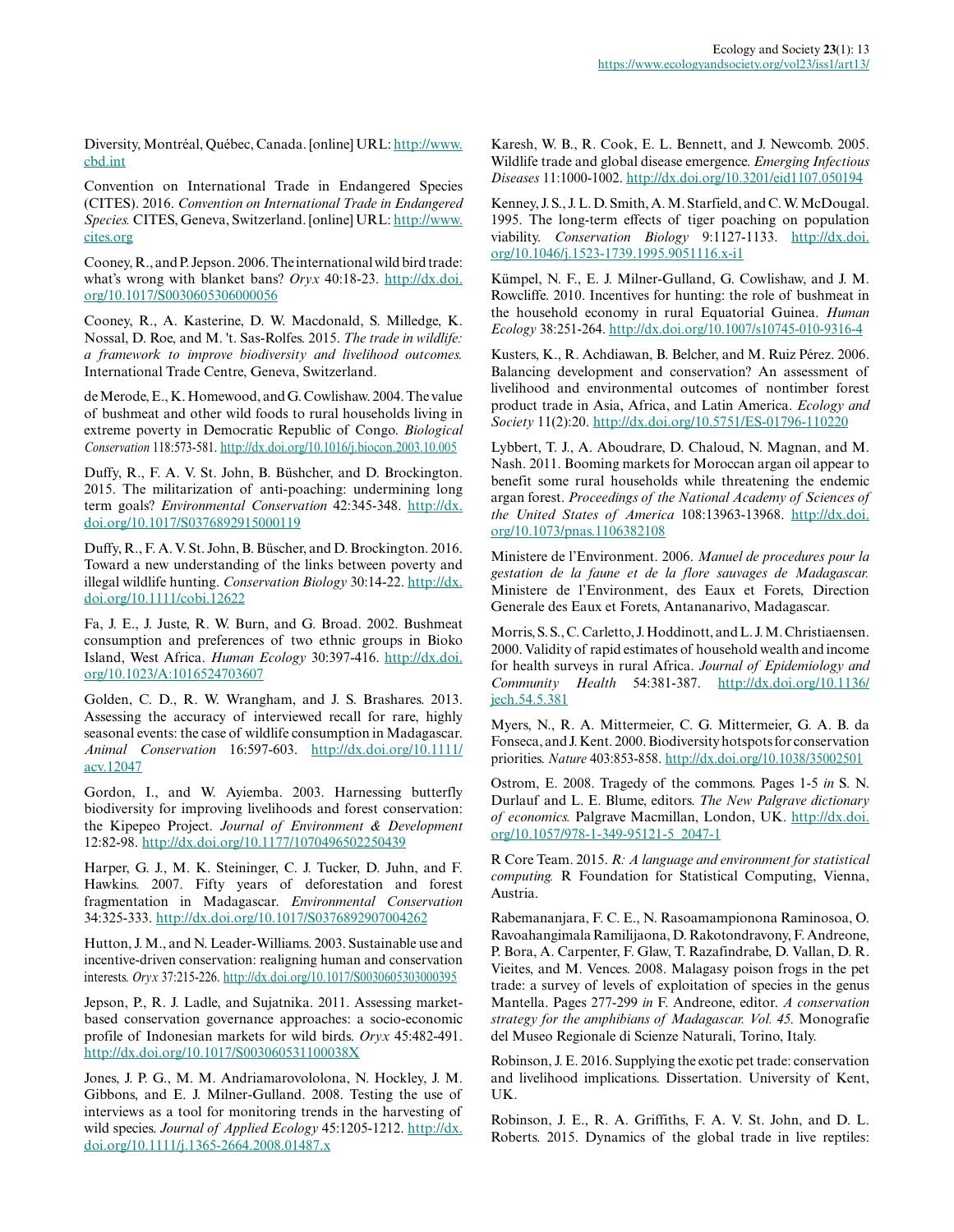shifting trends in production and consequences for sustainability. *Biological Conservation* 184:42-50. [http://dx.doi.org/10.1016/j.](http://dx.doi.org/10.1016%2Fj.biocon.2014.12.019) [biocon.2014.12.019](http://dx.doi.org/10.1016%2Fj.biocon.2014.12.019)

Robinson, J. G., and K. H. Redford. 1991. *Neotropical wildlife use and conservation.* University of Chicago Press, Chicago, Illinois, USA.

Roe, D. 2008. *Trading nature: a report, with case studies, on the contribution of wildlife trade management to sustainable livelihoods and the Millennium Development Goals.* TRAFFIC International, Cambridge, UK.

Roe, D., R. Cooney, H. Dublin, D. Challender, D. Biggs, D. Skinner, M. Abensperg-Traun, N. Ahlers, R. Melisch, and M. Murphree. 2015. Beyond enforcement: engaging communities in tackling wildlife crime. IIED, London, UK.

Roe, D., T. Mulliken, S. Milledge, J. Mremi, S. Mosha, and M. Grieg-Gran. 2002. *Making a killing or making a living: wildlife trade, trade controls, and rural livelihoods.* Biodiversity and Livelihoods Issue No. 6. IIED and TRAFFIC. London, UK.

Rosen, G. E., and K. F. Smith. 2010. Summarizing the evidence on the international trade in illegal wildlife. *EcoHealth* 7:24-32. [http://dx.doi.org/10.1007/s10393-010-0317-y](http://dx.doi.org/10.1007%2Fs10393-010-0317-y)

Salafsky, N., and E. Wollenberg. 2000. Linking livelihoods and conservation: a conceptual framework and scale for assessing the integration of human needs and biodiversity. *World Development* 28:1421-1438. [http://dx.doi.org/10.1016/S0305-750X\(00\)00031-0](http://dx.doi.org/10.1016%2FS0305-750X%2800%2900031-0) 

Schulte-Herbruggen, B., G. Cowlishaw, K. Homewood, and J. M. Rowcliffe. 2013. The importance of bushmeat in the livelihoods of West African cash-crop farmers living in a faunally-depleted landscape. *PLoS One* 8:e72807. [http://dx.doi.org/10.1371/](http://dx.doi.org/10.1371%2Fjournal.pone.0072807) [journal.pone.0072807](http://dx.doi.org/10.1371%2Fjournal.pone.0072807)

Spiteri, A., and S. K. Nepalz. 2006. Incentive-based conservation programs in developing countries: a review of some key issues and suggestions for improvements. *Environmental Management* 37:1-14. [http://dx.doi.org/10.1007/s00267-004-0311-7](http://dx.doi.org/10.1007%2Fs00267-004-0311-7) 

Symonds, M. R. E., and A. Moussalli. 2011. A brief guide to model selection, multimodel inference and model averaging in behavioural ecology using Akaike's information criterion. *Behavioral Ecology and Sociobiology* 65:13-21. [http://dx.doi.](http://dx.doi.org/10.1007%2Fs00265-010-1037-6) [org/10.1007/s00265-010-1037-6](http://dx.doi.org/10.1007%2Fs00265-010-1037-6)

The World Bank. 2016. *Poverty & equity. Country dashboard: Madagascar.* The World Bank, Washington, D.C., USA. [online] URL: <http://povertydata.worldbank.org/poverty/country/MDG>

United Nations Development Programme (UNDP). 2015. *Human development report 2015.* UNDP, New York, New York, USA. [online] URL: [http://www.undp.org/content/undp/en/](http://www.undp.org/content/undp/en/home/librarypage/hdr/2015-human-development-report/) [home/librarypage/hdr/2015-human-development-report/](http://www.undp.org/content/undp/en/home/librarypage/hdr/2015-human-development-report/) 

United Nations Environment World Conservation Monitoring Centre (UNEP-WCMC). 2018. *CITES trade data dashboards: global trade in amphibians.* UNEP-WCMC, Cambridge, UK. [online] URL:<http://dashboards.cites.org/global?id=Amphibians>

Vitousek, P. M., C. M. Dantonio, L. L. Loope, and R. Westbrooks. 1996. Biological invasions as global environmental change. *American Scientist* 84:468-478.

XE. 2016. XE Currency Table: MGA - Malagasy Ariary. XE, Newmarket, Ontario, Canada. [online] URL:<http://www.xe.com/>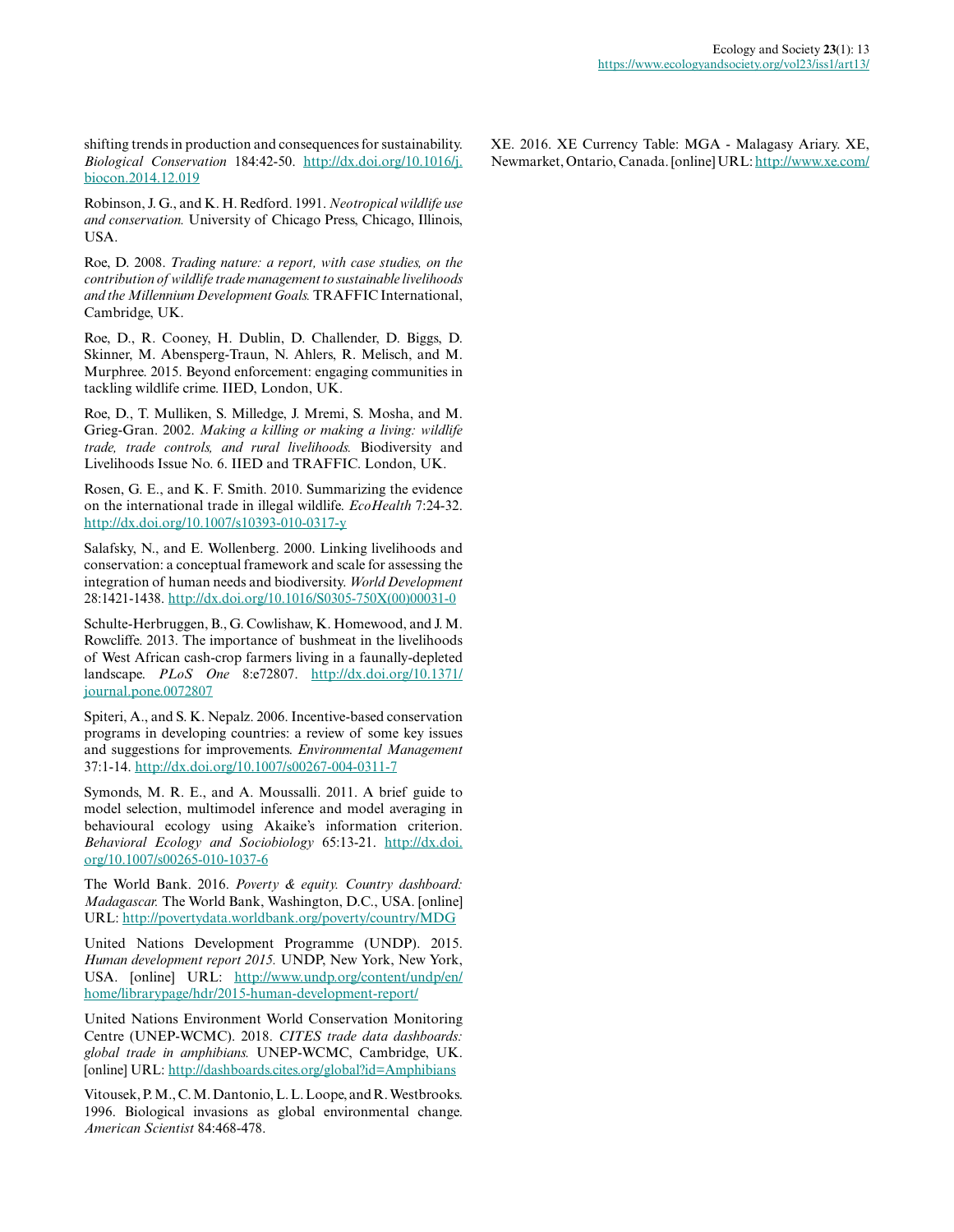## **Appendix 1.** Extended methodology.

### Household Livelihood Return (HLR)

In order to calculate the total time households spent engaged in a given activity, respondents were asked which months the activity was carried out, the average number of days per week, and the hours per day spent for each activity. Total time was calculated by multiplying the number of hours per day, the number of days per week and the number of weeks per year. In the case of wildlife trapping, which was a more 'opportunistic' activity, total time was calculated by multiplying the number of hours per day, the number of days per order and the total number of orders received in a period.

Revenue was calculated by asking respondents the amount of produce per period (e.g. 50 kg rice), the market value of that produce (e.g. 1 kg rice=900 MGA/0.39 USD) and the average percentage of produce that was sold in that period. For wildlife trapping, respondents were asked the average amount of money they received per order, and this was multiplied by the number of orders in a period.

When assessing costs, respondents were asked to differentiate start-up costs, which were the costs associated with the first time they did an activity (e.g. purchase or loan of land), and ongoing variable costs (excluding fixed costs), which were those associated with continuing the activity (e.g. fertiliser, seed), and the frequency each cost was incurred (e.g. fertiliser – once per year). The ongoing costs (excluding fixed costs e.g. purchase of land) were used in the HLR analysis.

Throughout the analysis, where a range of values was given e.g. 5-10 hours, then the midvalue was used (i.e. 7.5). This was used to calculate median and IQR. Median values were also used in cases of missing price data, for example if one person failed to report the market price of their agricultural produce, then the median value according to all the other respondents was used. For wildlife trapping, where specific information on the number of hours worked per day was missing, then a median value of six hours calculated from respondents who did give the information was used. In cases where respondents stated 'an entire night', then an entire night was presumed to be 10 hours (e.g. 8 pm to 6 am).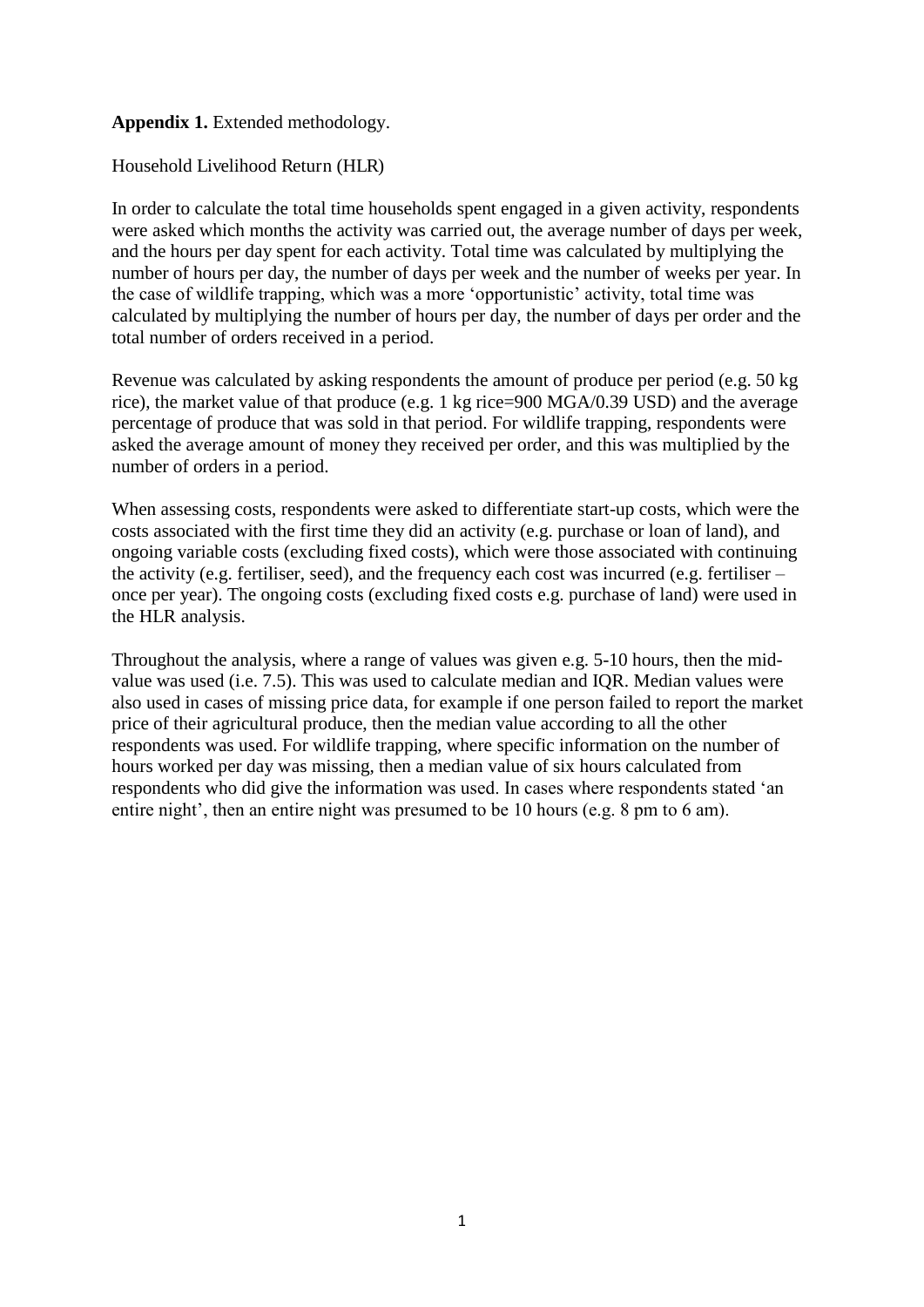**Table A1.1.** Household asset bundle including the number and percentage of households that owned each item. The asset bundle ranged from inexpensive to expensive physical items, and livestock. This list was used to create a household asset index based on Morris et al. (2000) where an index is calculated for each household based on the quantity of a particular asset the household in question owns, and the proportion of households owning that asset. Livestock were included given their local importance regarding wealth. Data from systematic sample only.

| Item                         | n            | % Households                    |
|------------------------------|--------------|---------------------------------|
|                              |              |                                 |
|                              |              | (valid %, excl missing answers) |
| cooking pot                  | 231          | 100.0                           |
| mattress (filled rice sack)  | 208          | 91.2                            |
| shovel                       | 231          | 99.1                            |
| bed                          | 205          | 88.7                            |
| lamp (kerosene)              | 203          | 88.6                            |
| table                        | 190          | 83.3                            |
| radio                        | 190          | 82.3                            |
| chair                        | 183          | 80.3                            |
| lamp (battery/electric)      | 153          | 66.8                            |
| clock                        | 120          | 51.9                            |
| bicycle                      | 111          | 47.8                            |
| mobile phone                 | 97           | 42.7                            |
| watch                        | 60           | 25.1                            |
| mattress (foam)              | 51           | 22.0                            |
| plough                       | 53           | 22.8                            |
| charcoal stove               | 52           | 22.5                            |
| music player (CD/DVD)        | 42           | 18.3                            |
| television                   | 40           | 17.3                            |
| generator (battery/electric) | 30           | 12.9                            |
| motorbike                    | 8            | 3.5                             |
| Motor cultivator             | 5            | 2.2                             |
| solar stove                  | 1            | 0.4                             |
| car                          | $\mathbf{1}$ | 0.4                             |
| chicken                      | 180          | 79.3                            |
| zebu                         | 67           | 28.6                            |
| pig                          | 52           | 22.3                            |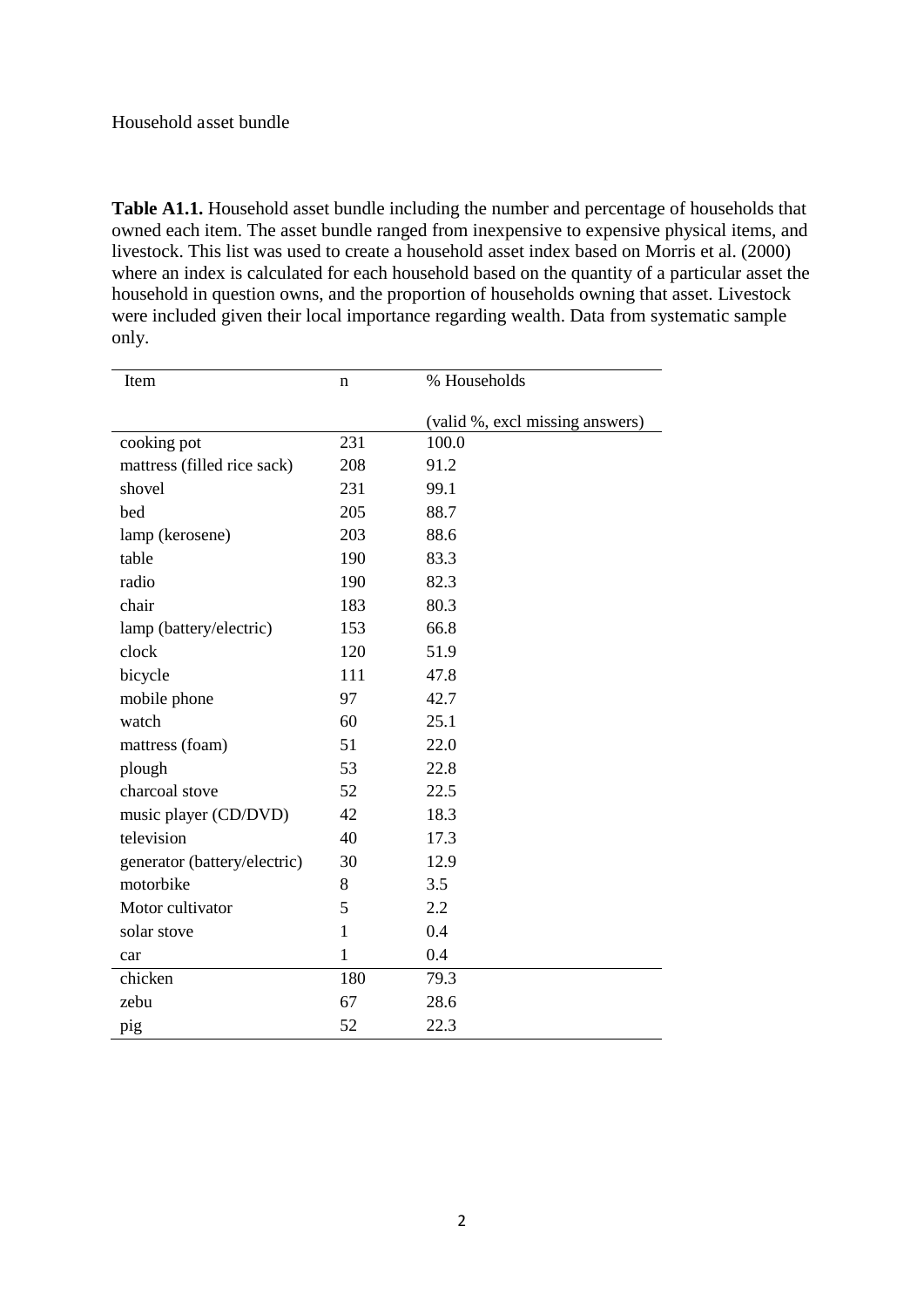# **Appendix 2.** Summary of livelihood activities.

Table A2.1. Summary of livelihood and subsistence activities carried out by 240 systematically sampled households (HH), including the number and percentage of households involved in each activity.

| Livelihood and Subsistence Activity                                                                                                                |                      |                       |
|----------------------------------------------------------------------------------------------------------------------------------------------------|----------------------|-----------------------|
|                                                                                                                                                    | no. HH's<br>involved | involved<br>$\%$ HH's |
| Collecting animals for trade (reptiles, amphibians & invertebrates)<br>Hunting & gathering                                                         | 32<br>82             | 13.3<br>34.2          |
|                                                                                                                                                    | 10                   | 4.2                   |
| collecting animals for food (tenrecs, edible frogs, fish, shrimps)<br>collecting plant products for food/medicine/use (e.g. wild black nightshade) | 42                   | 17.5                  |
| firewood collection (mostly domestic use, occasionally for sale)                                                                                   | 52                   | 21.7                  |
| Other (collecting honey, charcoal)                                                                                                                 | 12                   | 5.0                   |
| Cultivation (listing those where >5% of people are involved)                                                                                       | 234                  | 97.5                  |
| lowland rice                                                                                                                                       | 214                  | 89.2                  |
| cassava                                                                                                                                            | 214                  | 89.2                  |
| sweet potatoes                                                                                                                                     | 146                  | 60.8                  |
| beans                                                                                                                                              | 127                  | 52.9                  |
| corn                                                                                                                                               | 118                  | 49.2                  |
| banana                                                                                                                                             | 102                  | 42.5                  |
| leaf vegetables                                                                                                                                    | 72                   | 30.0                  |
| ginger                                                                                                                                             | 62                   | 25.8                  |
| taro                                                                                                                                               | 57                   | 23.8                  |
| upland rice                                                                                                                                        | 51                   | 21.3                  |
| Bambara groundnuts                                                                                                                                 | 53                   | 22.1                  |
| peanuts                                                                                                                                            | 50                   | 20.8                  |
| irrigated rice                                                                                                                                     | 28                   | 11.7                  |
| pineapples                                                                                                                                         | 23                   | 9.6                   |
| sugar cane                                                                                                                                         | 14                   | 5.8                   |
| other cultivation <sup>†</sup>                                                                                                                     | 43                   | 17.9                  |
| Livestock keeping $($ >5% of people involved)                                                                                                      | 184                  | 76.7                  |
| chicken/laying hens                                                                                                                                | 159                  | 66.3                  |
| oxen/cows                                                                                                                                          | 66                   | 27.5                  |
| pigs                                                                                                                                               | 58                   | 24.2                  |
| ducks/Muscovy ducks                                                                                                                                | 56                   | 23.3                  |
| geese                                                                                                                                              | 29                   | 12.1                  |
| other livestock $^{\ddagger}$                                                                                                                      | 18                   | 7.5                   |
| Farm labour (e.g. sowing, ploughing)                                                                                                               | 35                   | 14.6                  |
| Non-farm labour                                                                                                                                    | 71                   | 29.6                  |
| trading produce/goods (e.g. livestock, harvest, charcoal)                                                                                          | 23                   | 12.1                  |
| shop, restaurant, pub                                                                                                                              | 10                   | 4.2                   |
| handicrafts (plaiting mats, weaving baskets)                                                                                                       | 9                    | 3.8                   |
| other employment and self-employment <sup>§</sup>                                                                                                  | 43                   | 21.0                  |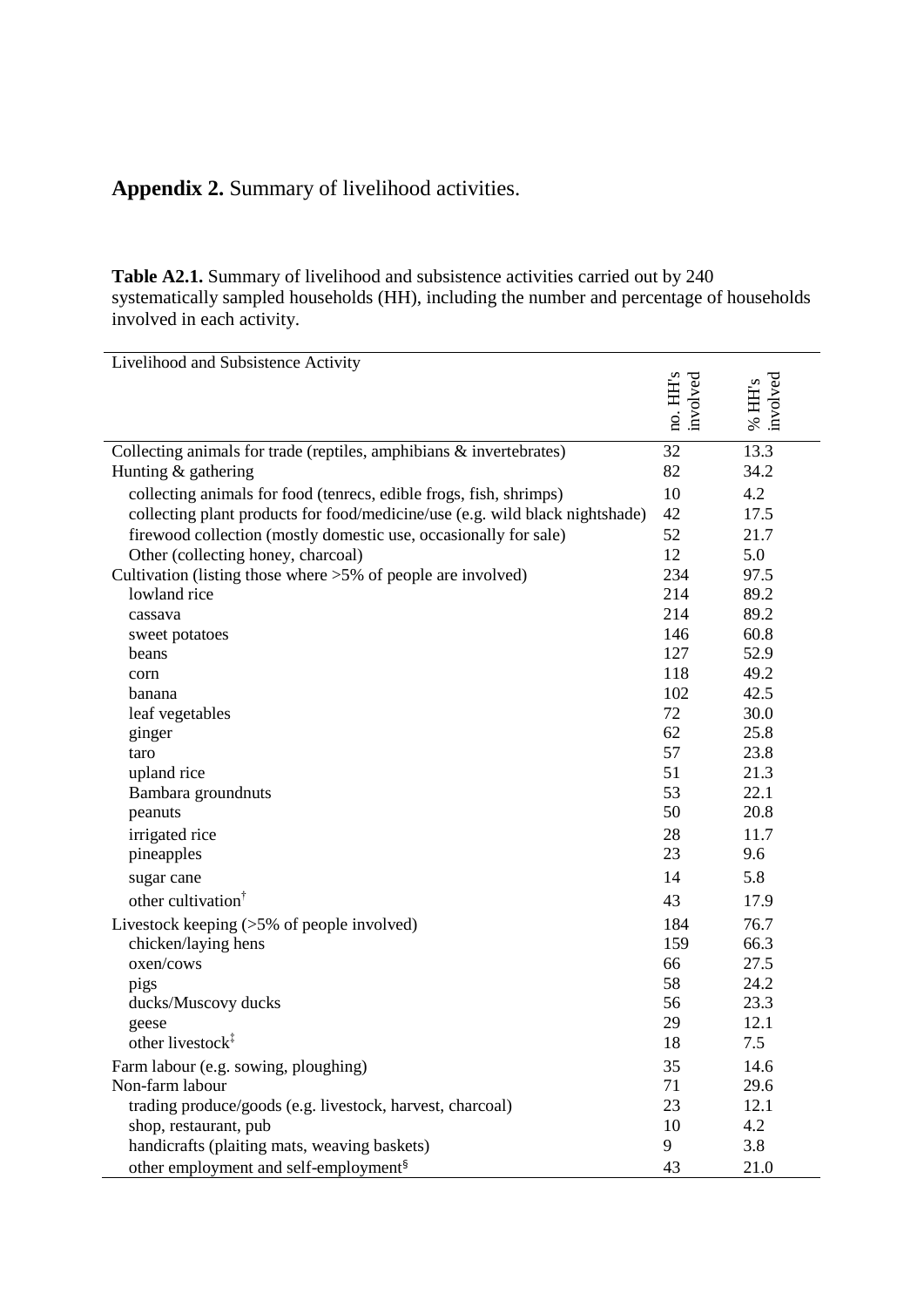† chayote, 'ovy tsatoka' (root vegetable), potatoes, coffee, avocado, pumpkin, carrots, cucumber, zucchini, cabbage, cress, green beans, black-eyed beans, peas, cauliflower, spices, sorghum, orange, papaya, mango, litchi, peach, persimmon.

‡ poultry (unspecified), guinea pigs, turkey, goats, rabbits, gamecocks, pigeons.

sgoldmining, selling cooked rice to miners, cook, making rum, laundry, butcher, photography, guide, mechanic, carrier, masonry, bricklayer, carpenter, dress maker, woodcutter, babysitter, house guard, truck driver, working in Ambatovy mine, teacher, pastor, secretary of commune, JIRAMA, VOI member, pension, house trade, cart rental, field rental.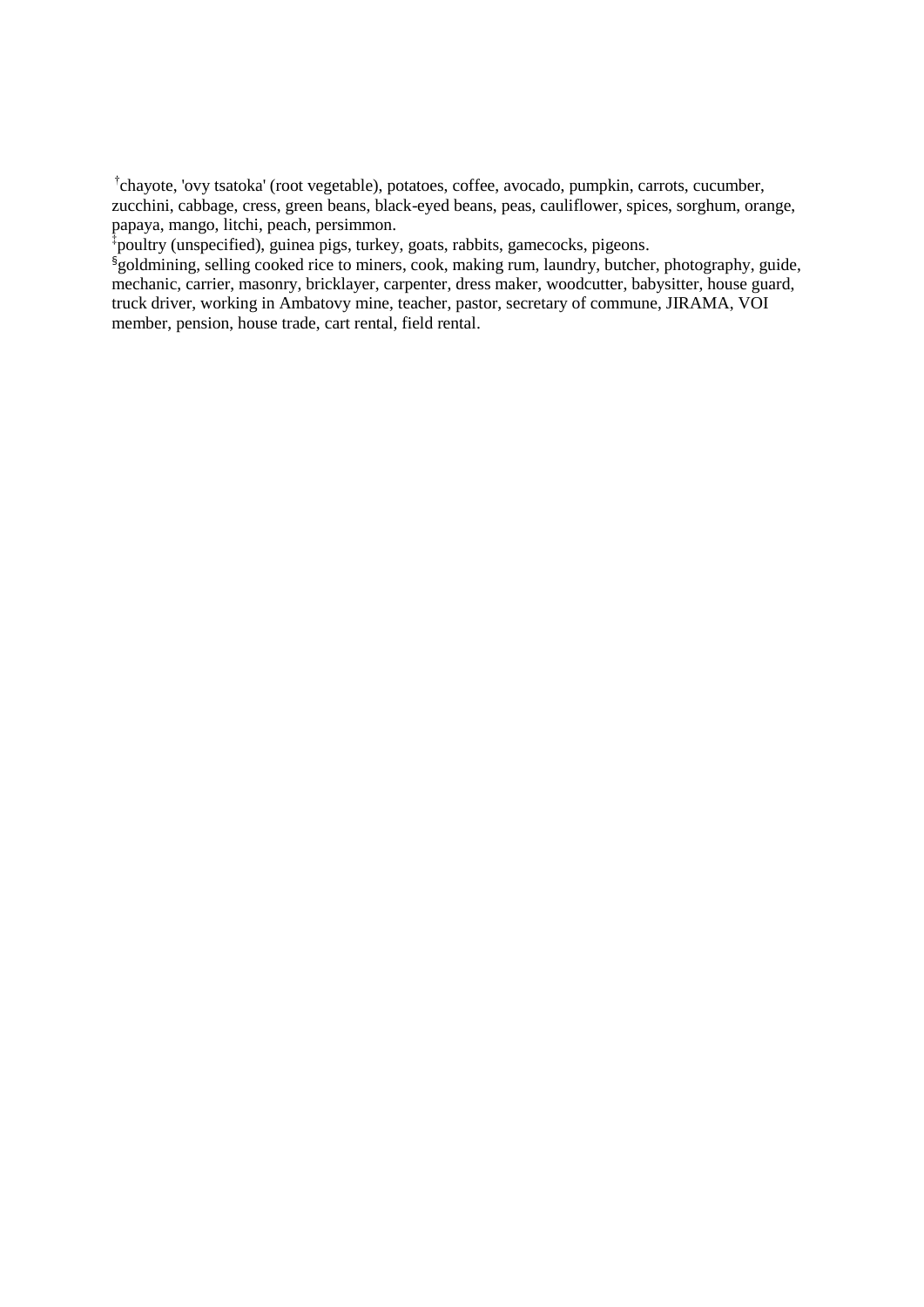### **Appendix 3.** Demographic information

Households consisted of one to 11 household members (median=5, IQR=2, n=240). The median age of the household head was 45 (IQR=20, n=237) and 65.0% (n=156) were male. A large proportion of respondents had partially or completed primary education (66.3%, n=159), whilst 21.3% (n=51) had some secondary education and 12.5% (n=30) had no education at all. The majority (86.5%, n=205) of respondents were born within the district of Moramanga, whilst the remaining 13.5% (n=32) had migrated into the area from another district. Most (74.7%, n=177) were Benzanozano or Benzanozano mixed ethnicity, 13.1% (n=31) were Merina or Merina mixed ethnicity and the remainder (12.2% n=29) belonged to other ethnicities including Antandroy, Antanosy-Merina, Betsileo, Betsimisaraka, St Marians, Sakalava and Sihinaka. The table below shows demographic parameters broken down for trapping and non-trapping households.

|              | Non-trapper HHs               | All trapper HHs            | Subset: Reptile &          |  |  |  |
|--------------|-------------------------------|----------------------------|----------------------------|--|--|--|
|              |                               |                            | amphibian trapper HHs      |  |  |  |
|              | $(n=208)$ †                   | $(n=32)$ †                 | $(n=13)$ †                 |  |  |  |
| Household    | median=5, IQR=2.8             | median=4.5, $IQR=1.8$      | median=5, IQR=3.5          |  |  |  |
| size         |                               |                            |                            |  |  |  |
| Education    | Primary $67.3\%$ , $(n=140)$  | Primary 59.4% $(n=19)$     | Primary $61.5\%$ (n=8)     |  |  |  |
|              | Secondary $21.2\%$ , $(n=44)$ | Secondary 21.9% $(n=7)$    | Secondary $15.4\%$ (n=2)   |  |  |  |
|              |                               |                            |                            |  |  |  |
|              | none= $11.5\%$ (n=24)         | none $18.8\%$ (n=6)        | None $11.9\%$ (n=3)        |  |  |  |
| Residency    | Resident $86.8\%$ (n=178)     | Resident 84.4% $(n=27)$    | Resident $69.2\%$ (n=9)    |  |  |  |
|              | Migrant $13.2\%$ (n=27)       | Migrant $15.6\%$ (n=5)     | Migrant $30.8\%$ (n=4)     |  |  |  |
| Ethnicity    | Bezanozano or Bezanozano      | Bezanozano or              | Bezanozano: $53.8\%$ (n=7) |  |  |  |
|              | mixed: 74.1% $(n=154)$        | Bezanozano mixed:          |                            |  |  |  |
|              |                               | $71.9\%$ (n=23)            |                            |  |  |  |
|              | Merina or Merina mixed:       | Antandroy $(n=1)$          | Antanosy-Merina $(n=1)$    |  |  |  |
|              | $14.0\%$ (n=29)               |                            |                            |  |  |  |
|              | Betsileo $(n=5)$              | Antanosy $(n=1)$           |                            |  |  |  |
|              | Betsimisaraka $(n=9)$         | Betsileo $(n=1)$           | Betsileo $(n=1)$           |  |  |  |
|              | St Marians $(n=1)$            | Betsimisaraka $(n=4)$      | Betsimisiraka $(n=3)$      |  |  |  |
|              | Sakalava $(n=1)$              | Merina $(n=2)$             | Sihanaka $(n=1)$           |  |  |  |
|              | Sihanaka $(n=6)$              | Sihanaka $(n=1)$           |                            |  |  |  |
| Yrs lived in | median=27, IQR=27, n=199      | median= $25$ , IQR= $28.3$ | median=30, $IQR = 33.5$    |  |  |  |
| village      |                               |                            |                            |  |  |  |

**Table A3.1.** Selected demographic information for systematically sampled non-trapping households (HHs), wildlife trapping households and households only involved in trapping reptiles and amphibians.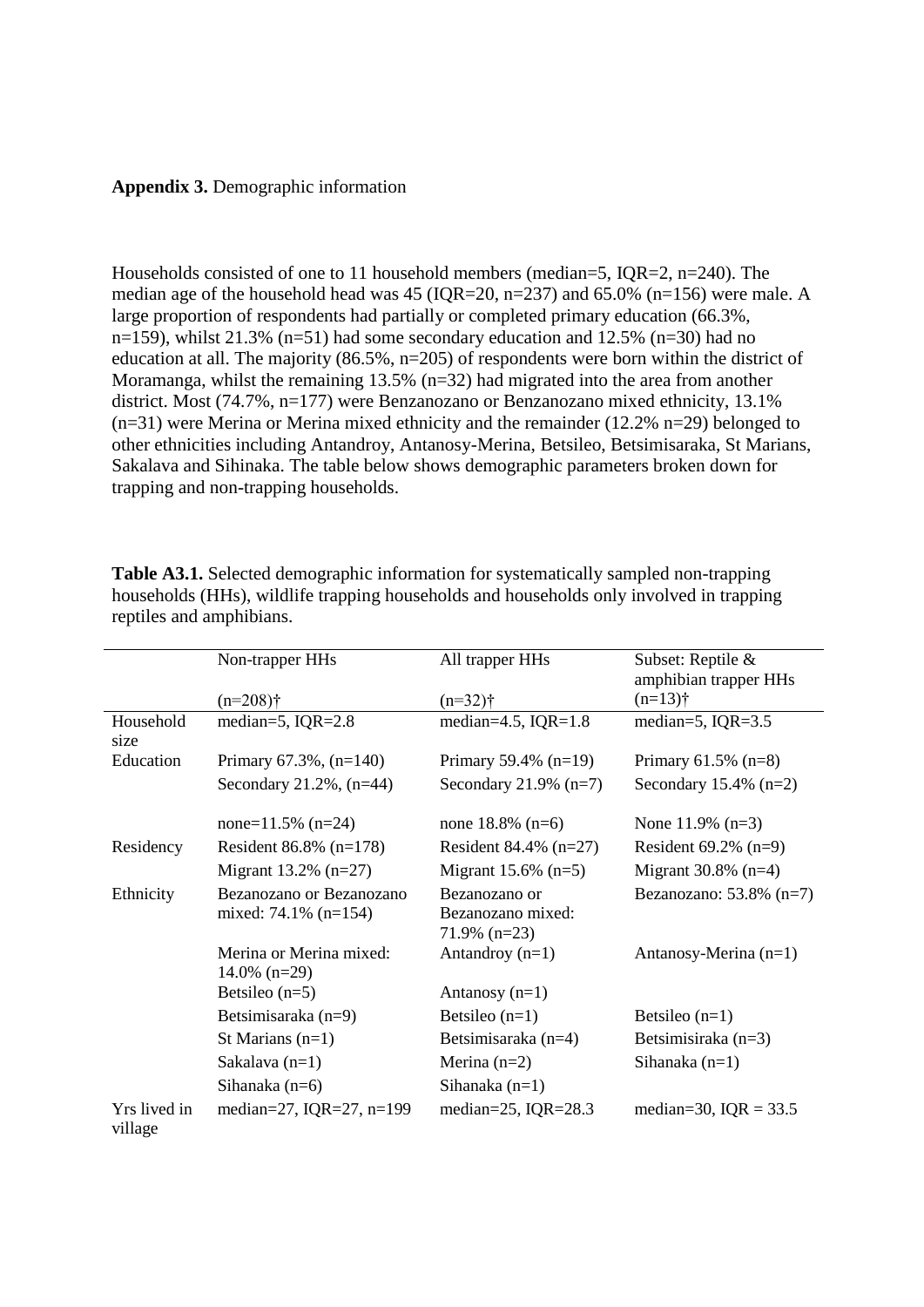| No.        | median=8, $IQR=5$ | median= $10.5$ , IQR=4 | median = $=$ 9, IQR = 3.5 |
|------------|-------------------|------------------------|---------------------------|
| activities |                   |                        |                           |
| No.        | median=2, $IQR=1$ | median=3, $IQR=1$      | median=3, $IQR=1$         |
| livelihood |                   |                        |                           |
| categories |                   |                        |                           |

**†**unless otherwise indicated within table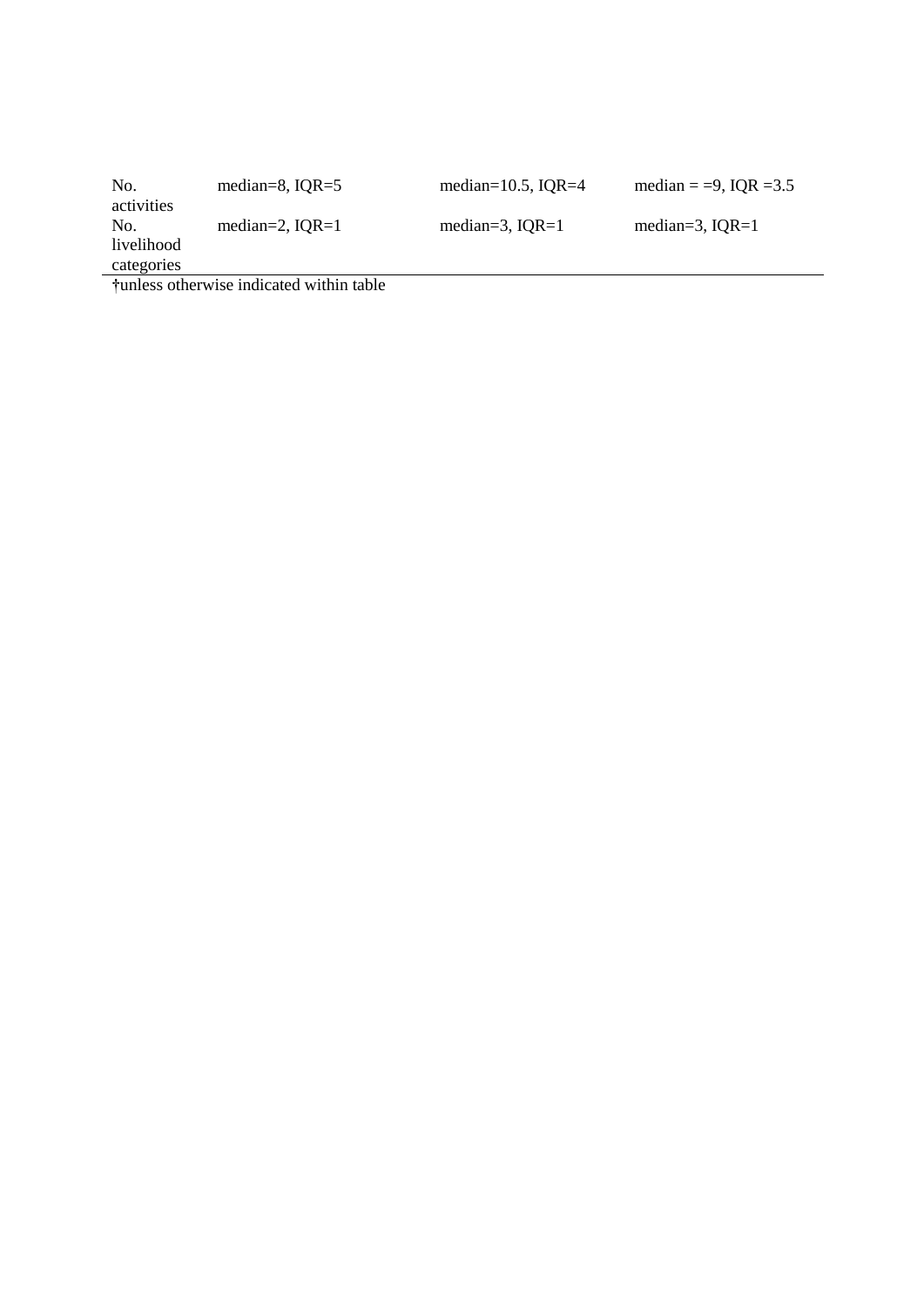**Appendix 4.** Uses of income from wildlife trapping

Trappers used the income from reptile and amphibian collection for a number of purposes, the most frequently listed being subsistence purchases (e.g. sugar, salt, coffee, rice), which was listed by 57.1% of trappers (n=16), followed by children's schooling (fees and equipment, 28.6%, n=8). Other uses of income from collection included clothes (17.9%, n=5), agricultural costs (e.g. seeds, salary, 10.7%, n=3), fuel (kerosene, batteries, n=2), personal needs (pocket money, games, n=2) and 'other' (rent, emergencies, n=3).



**Figure A4.1.** Uses of income earned from reptile and amphibian collection. Bars represent the frequencies of reported uses of wildlife collection income including subsistence (sugar, salt, coffee, rice), children's school (fees, tools), clothes, agriculture (seeds, salary), fuel (kerosene, batteries), personal needs (pocket money, games) and other (n=28).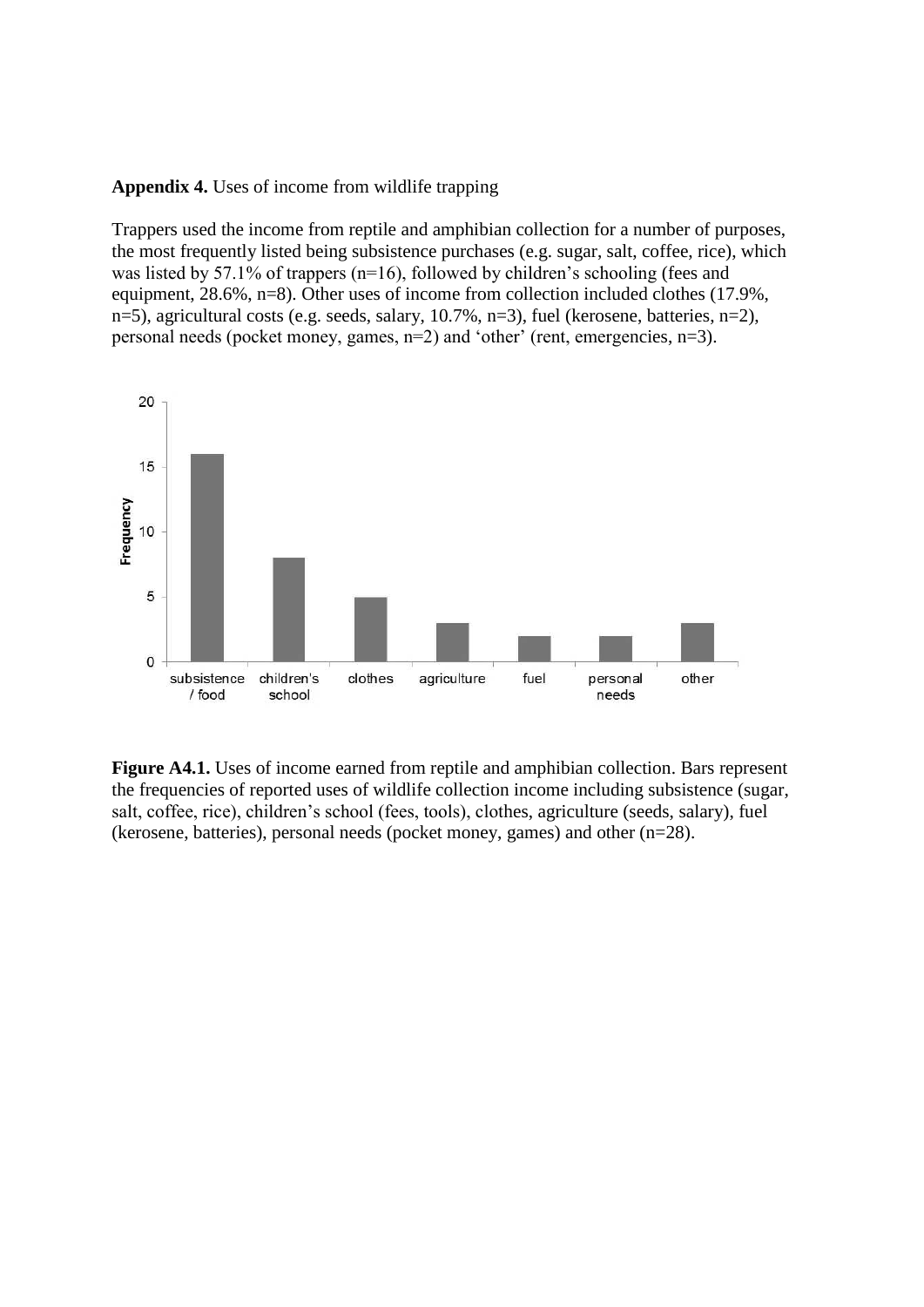## **Appendix 5**

Table A5.1. Evaluation of 'Household Livelihood Return' (HLR) for livelihood activities carried out by households in the Moramanga district of Madagascar.

| Livelihood Activity       | % sold       | Revenue (USD)  | Costs<br>(USD) | Net Income 1<br>(USD) | Net Income<br>$2$ (USD) | Total hours<br>Median $(Q1, Q3)$ | HLR1<br>Median $(Q1, Q3)$ |             | HLR <sub>2</sub><br>Median $(Q1, Q3)$ |             |
|---------------------------|--------------|----------------|----------------|-----------------------|-------------------------|----------------------------------|---------------------------|-------------|---------------------------------------|-------------|
|                           |              |                |                |                       |                         |                                  |                           |             |                                       |             |
|                           | Median       | Median         | Median         | Median                | Median                  |                                  | USD/hr                    | $\mathbf n$ | USD/hr                                | $\mathbf n$ |
|                           | (Q1, Q3)     | (Q1, Q3)       | (Q1, Q3)       | (Q1, Q3)              | (Q1, Q3)                |                                  |                           |             |                                       |             |
| $HLR2 \geq $0.5$ per hour |              |                |                |                       |                         |                                  |                           |             |                                       |             |
| R&A trapping              | 100          | 114 (84, 217)  | 12(0, 55)      | 105 (64, 192)         | 105 (64, 192)           | 162 (97, 343)                    | 0.7(0.47, 1.81)           | 28          | 0.7(0.47, 1.81)                       | 28          |
| Pineapple                 | 100(80, 100) | 180 (61, 317)  | 0(0, 2)        | 171 (64, 375)         | 152(61, 303)            | 180 (108, 300)                   | 0.5(0.28, 2.65)           | 20          | 0.5(0.28, 2.61)                       | 19          |
| $HLR2 \geq $0.1$ per hour |              |                |                |                       |                         |                                  |                           |             |                                       |             |
| Geese                     | 75 (50, 88)  | 92 (59, 203)   | 0(0, 0)        | 92 (58, 203)          | 81 (24, 154)            | 182(91, 455)                     | 0.4(0.18, 1.13)           | 25          | 0.3(0.06, 0.74)                       | 23          |
| Daily farm labour         | <b>NA</b>    | 111 (33, 223)  | 0(0, 0)        | 111 (33, 223)         | 111 (33, 223)           | 526 (263, 1334)                  | 0.2(0.13, 0.27)           | 21          | 0.2(0.13, 0.27)                       | 21          |
| Chicken/laying            | 43(0, 75)    | 86 (37, 186)   | 0(0, 0)        | 73 (28, 182)          | 17(0, 64)               | 91(61, 182)                      | 0.5(0.20, 1.70)           | 121         | 0.1(0.00, 0.75)                       | 125         |
| hens                      |              |                |                |                       |                         |                                  |                           |             |                                       |             |
| <b>Bananas</b>            | 90 (50, 100) | 51 (17, 143)   | 0(2, 0)        | 51 (14, 114)          | 26(2, 90)               | 156 (68, 520)                    | 0.2(0.05, 0.68)           | 68          | 0.1(0.00, 0.52)                       | 75          |
| Pigs                      | 100(50, 100) | 148 (68, 290)  | 25(2, 67)      | 125(18, 236)          | 60 (4, 127)             | 364 (182, 727)                   | 0.3(0.06, 0.74)           | 44          | 0.1(0.01, 0.27)                       | 41          |
| Beans                     | 50(26, 80)   | 65 (34, 141)   | 4(0, 13)       | 60(24, 138)           | 20(0, 64)               | 336 (169, 548)                   | 0.2(0.06, 0.57)           | 102         | 0.1(0.00, 0.26)                       | 108         |
| Peanuts                   | 50(0, 75)    | 24(13, 43)     | 2(0, 4)        | 21(12, 34)            | $11(-0, 24)$            | 113 (45, 192)                    | 0.2(0.08, 0.50)           | 25          | 0.1(0.00, 0.22)                       | 30          |
| $HLR2 < $0.1$ per hour    |              |                |                |                       |                         |                                  |                           |             |                                       |             |
| Ducks/Muscovy             | 58 (0, 100)  | 43 (24, 75)    | 0(0, 0)        | 41 (24, 78)           | 10(0, 42)               | 182 (91, 364)                    | 0.2(0.11, 0.65)           | 42          | 0.0(0.00, 0.22)                       | 43          |
| Ginger                    | 80 (73, 100) | 43 (21, 88)    | 0(0, 10)       | 29(13, 60)            | 26(4, 54)               | 606 (277, 1143)                  | 0.1(0.02, 0.15)           | 51          | 0.0(0.00, 0.13)                       | 51          |
| Bambara                   | 67(27, 90)   | 39(15, 86)     | 3(0, 9)        | 30(13, 77)            | 9(0, 51)                | 494 (260, 870)                   | $0.1$ $(0.02, 0.17)$      | 38          | 0.0(0.00, 0.07)                       | 41          |
| groundnut                 |              |                |                |                       |                         |                                  |                           |             |                                       |             |
| Irrigated rice            | 10(0, 37)    | 206 (108, 459) | 27(13, 53)     | 167(57, 327)          | $-1.9$ $(-20, 33)$      | 970 (740, 1377)                  | 0.1(0.40, 0.62)           | 38          | $0.0$ ( $-0.01$ , $0.04$ )            | 29          |
| Leaf vegetables           | 50(15, 75)   | 11(6, 18)      | 1(0, 2)        | 11(6, 16)             | $0(-0, 8)$              | 208 (78, 424)                    | 0.0(0.00, 0.09)           | 39          | $0.0$ ( $-0.01$ , $0.04$ )            | 40          |
| Corn                      | 25.0(0, 73)  | 17(8, 38)      | 0(0, 1)        | 13.3(5, 36)           | 0(0, 13)                | 364 (152, 727)                   | 0.1(0.02, 0.13)           | 86          | 0.0(0.00, 0.04)                       | 107         |
| Taro                      | 0(0, 50)     | 17(10, 26)     | 0(0, 0)        | 17(6, 25)             | 0(0, 6)                 | 540 (234, 940)                   | 0.0(0.00, 0.04)           | 34          | 0.0(0.00, 0.01)                       | 43          |
| Cassava                   | 0(0, 50)     | 21(11, 45)     | 0(0, 4)        | 21(7, 43)             | $0(-1, 4)$              | 831 (468, 1559)                  | 0.0(0.01, 0.06)           | 111         | $0.0$ ( $-0.00$ , $0.01$ )            | 160         |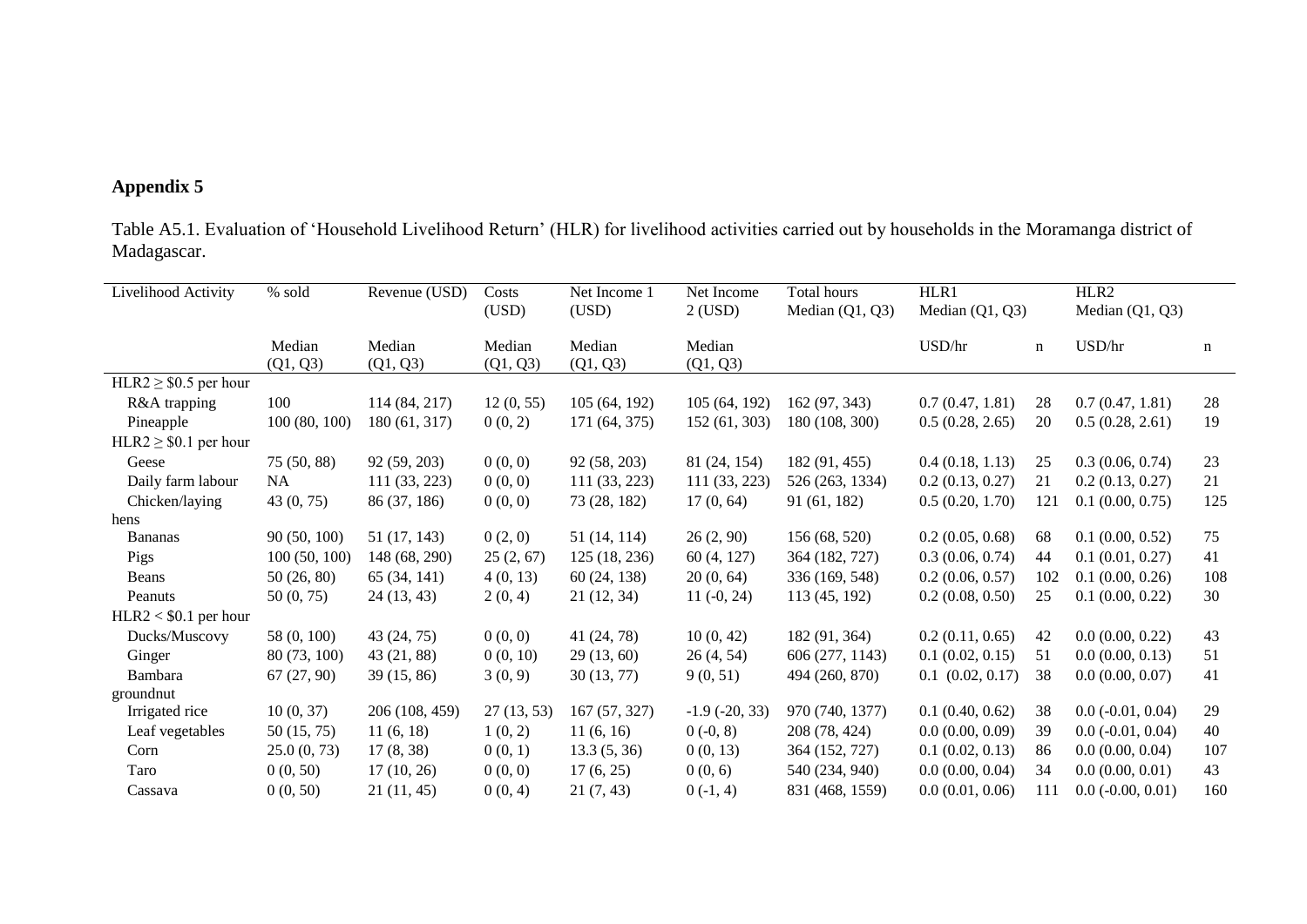| Sweet potato | 0(0, 5)   | 9 (4, 24)       | 0(0, 0)    | 9(4, 23)                    | 0(0, 0)                | 260 (128, 520)                                     | 0.0(0.01, 0.09)         | 72  | 0.0(0.00, 0.00)                 | 126 |
|--------------|-----------|-----------------|------------|-----------------------------|------------------------|----------------------------------------------------|-------------------------|-----|---------------------------------|-----|
| Oxen/cows    | 0.0(0, 0) | 867 (578, 1413) |            | 26 (13, 70) 727 (445, 1228) |                        | $-25$ ( $-41$ , $-13$ ) $2182$ ( $1819$ , $2448$ ) | $0.3(0.15, 0.54)$ 42    |     | $-0.0$ ( $-0.03$ , $-0.01$ ) 39 |     |
| Upland rice  | 0(0, 25)  | 105(48, 255)    | 26 (6, 64) | 63 (6, 189)                 | $-10$ ( $-39$ , $-1$ ) | 909 (646, 1221)                                    | $0.1$ $(0.01, 0.25)$ 47 |     | $-0.0$ ( $-0.05$ , $0.00$ )     |     |
| Lowland rice | 10(0, 30) | 216 (105, 409)  | 23 (9.51)  | 157 (70, 324)               | $-5$ ( $-27, 27$ )     | 1039 (695, 1364)                                   | 0.2(0.08, 0.41)         | 194 | $-0.0(0.03, 0.03)$              | 199 |

†Economic information presented includes median (first quartile, third quartile): percentage of produce sold ('% sold'), 'revenue', 'costs', 'net income' (revenue - costs) and 'HLR'. 'Revenue' does not consider percentage sold and therefore indicates the total monetary value if 100% of produce was sold. 'Net income 1' is calculated without incorporating percentage sold. 'Net Income 2' is adjusted to account for percentage sold. HLR1 is calculated from 'net income 1' divided by 'total hours' in order to give 'value per unit of effort' (USD/hour). 'HLR 2' is calculated from 'Net income 2' (therefore incorporating percentage sold). Time information includes the median (first quartile, third quartile) total number of hours the activity is carried out per year, calculated from information on months per year, days per week, and hours per day. R&A trapping=reptile and amphibian trapping.